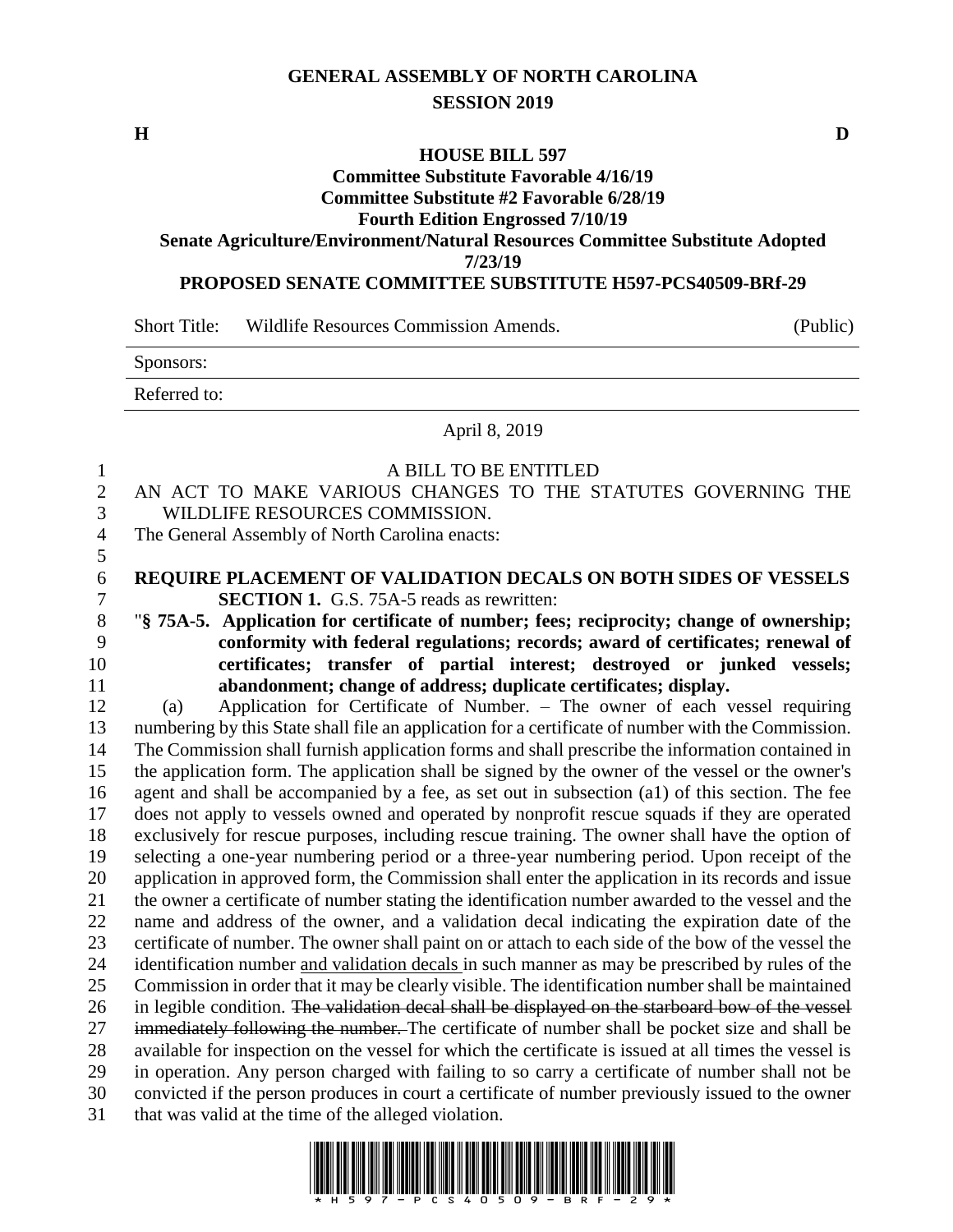# **General Assembly Of North Carolina Session 2019**

| $\mathbf{1}$     | $\ldots$ " |                   |                                                                                                                                                           |
|------------------|------------|-------------------|-----------------------------------------------------------------------------------------------------------------------------------------------------------|
| $\boldsymbol{2}$ |            |                   |                                                                                                                                                           |
| $\mathfrak{Z}$   |            |                   | AMEND DEFINITIONS RELATED TO WILDLIFE RESOURCES COMMISSION                                                                                                |
| $\overline{4}$   |            |                   | PROPERTY AND MOUNTAIN TROUT WATERS                                                                                                                        |
| 5                |            |                   | <b>SECTION 2.</b> G.S. 113-129 reads as rewritten:                                                                                                        |
| 6                |            |                   | "§ 113-129. Definitions relating to resources.                                                                                                            |
| $\tau$           |            |                   | The following definitions and their cognates apply in the description of the various marine                                                               |
| $8\,$            |            |                   | and estuarine and wildlife resources:                                                                                                                     |
| 9                |            |                   |                                                                                                                                                           |
| 10               |            | (1d)              | Boating and Fishing Access Area. - An area of land-providing access to public                                                                             |
| 11               |            |                   | waters and which is owned, allocated to, leased, controlled, or managed by                                                                                |
| 12               |            |                   | the Wildlife Resources Commission.                                                                                                                        |
| 13               |            |                   |                                                                                                                                                           |
| 14               |            | (8a)              | Game Lands. - Lands owned, allocated to, leased, controlled, or cooperatively                                                                             |
| 15               |            |                   | managed by the Wildlife Resources Commission for public hunting, trapping,                                                                                |
| 16               |            |                   | or fishing.Commission.                                                                                                                                    |
| 17               |            |                   |                                                                                                                                                           |
| 18               |            | (11d)             | <u>Mountain Heritage Trout Waters. – Those waters that run through or are</u>                                                                             |
| 19               |            |                   | adjacent to a city that has been designated by the Wildlife Resources                                                                                     |
| 20<br>21         |            |                   | Commission as a Mountain Heritage Trout City pursuant to G.S. 113-273(e).<br>$(11d)(11e)$ Nongame Animals. – All wild animals except game and fur-bearing |
| 22               |            |                   | animals.                                                                                                                                                  |
| 23               |            |                   | $(11e)(11f)$ Nongame Birds. – All wild birds except game birds.                                                                                           |
| 24               |            |                   |                                                                                                                                                           |
| 25               |            | $\cdots$<br>(13c) | <u> Public Mountain Trout Waters. – Those waters designated by the Wildlife</u>                                                                           |
| 26               |            |                   | Resources Commission that are managed and regulated to sustain a mountain                                                                                 |
| 27               |            |                   | trout fishery.                                                                                                                                            |
| 28               |            |                   | $(13e)(13d)$ Raptor. – A migratory bird of prey authorized under federal law and                                                                          |
| 29               |            |                   | regulations for the taking of quarry by falconry.                                                                                                         |
| 30               |            | .                 |                                                                                                                                                           |
| 31               |            | (18)              | Wildlife Resources Commission Property. - All lands, game lands, wildlife                                                                                 |
| 32               |            |                   | refuges, artificial constructions in boating and fishing access areas, and all                                                                            |
| 33               |            |                   | other property owned, allocated to, leased, controlled, or cooperatively                                                                                  |
| 34               |            |                   | managed and designated for public use by the Wildlife Resources                                                                                           |
| 35               |            |                   | Commission."                                                                                                                                              |
| 36               |            |                   |                                                                                                                                                           |
| 37               |            |                   | ALLOW SALE OF PERMANENTLY PRESERVED BEARS AND TURKEYS WITH A                                                                                              |
| 38               |            |                   | <b>TROPHY SALE PERMIT</b>                                                                                                                                 |
| 39               |            |                   | <b>SECTION 3.</b> G.S. 113-291.3 reads as rewritten:                                                                                                      |
| 40               |            |                   | "§ 113-291.3. Possession, sale, and transportation of wildlife.                                                                                           |
| 41               | $\cdots$   |                   |                                                                                                                                                           |
| 42               | (b)        |                   | With respect to dead wildlife:                                                                                                                            |
| 43               |            |                   |                                                                                                                                                           |
| 44               |            | (3)               | A licensed taxidermist or other licensed dealer taking temporary possession                                                                               |
| 45               |            |                   | of wildlife of another may possess the wildlife that he is authorized to handle                                                                           |
| 46               |            |                   | under his license in accordance with the rules of the Wildlife Resources                                                                                  |
| 47               |            |                   | Commission. A person not a dealer operating a preservation or processing                                                                                  |
| 48               |            |                   | facility, whether commercially or not, may possess the wildlife owned by                                                                                  |
| 49               |            |                   | another without any permit or license if he ascertains that the wildlife was                                                                              |
| 50               |            |                   | lawfully taken within the State and keeps a written record of:                                                                                            |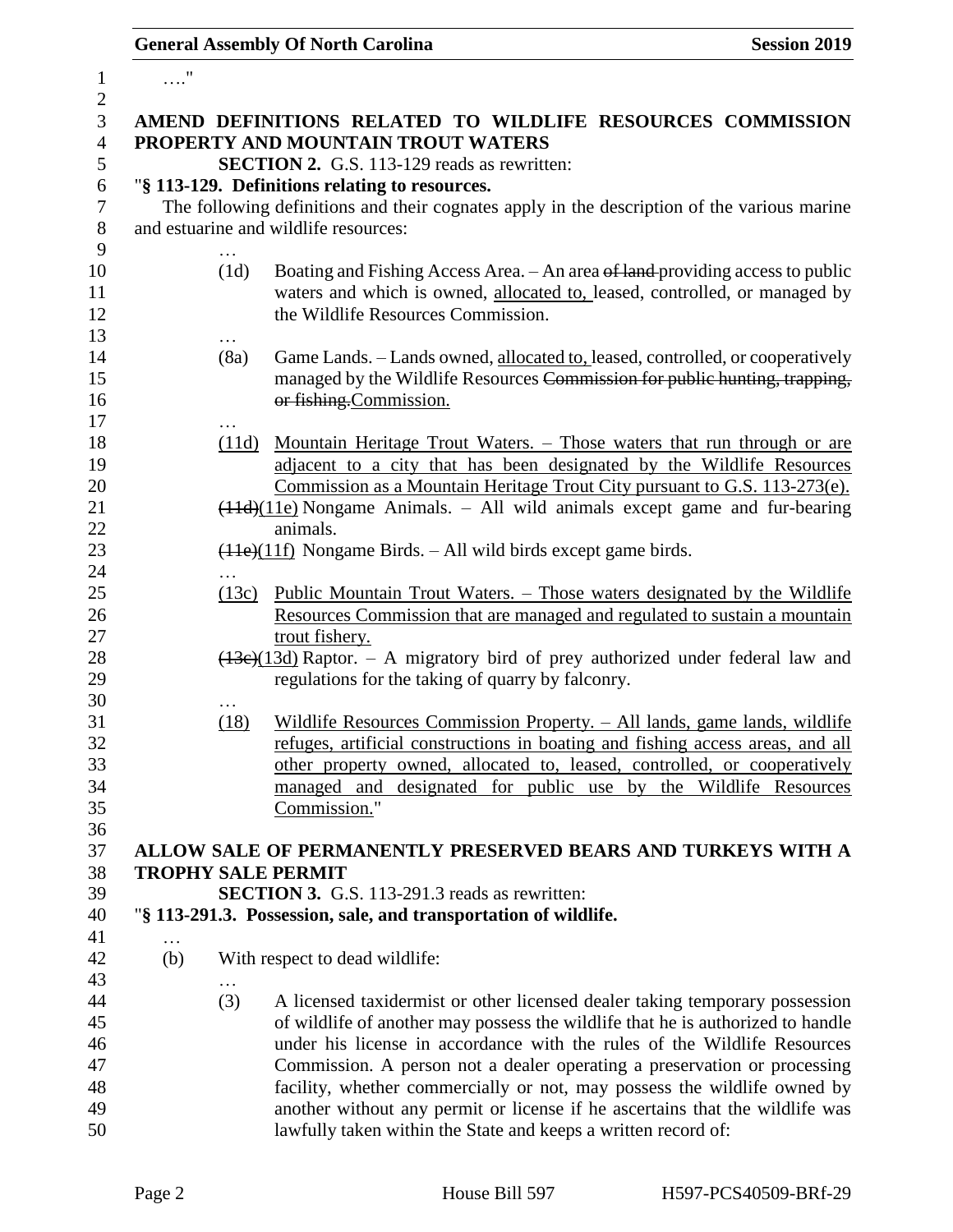|     |                    |    | <b>General Assembly Of North Carolina</b>                                                                                                                                                                                                                                                                                                   | <b>Session 2019</b> |
|-----|--------------------|----|---------------------------------------------------------------------------------------------------------------------------------------------------------------------------------------------------------------------------------------------------------------------------------------------------------------------------------------------|---------------------|
|     |                    | a. | The name and address of the owner of the wildlife and an adequate<br>description of the wildlife left with him. If the description of the<br>wildlife changes as the result of processing, the new description must<br>be recorded.                                                                                                         |                     |
|     |                    | b. | The date, serial number, authorization number, and type of the license<br>under which the wildlife was taken or the applicable exemption from<br>license requirements which the taker met.                                                                                                                                                  |                     |
|     |                    | c. | The date all wildlife left with him is received and returned to the<br>owner. If the receiving or returning of possession is to an agent or<br>common carrier or otherwise occurs under circumstances in which<br>permit requirements may apply, the type and date of the permit which<br>authorizes the transaction must also be recorded. |                     |
|     | (4)                |    | The sale of rabbits and squirrels and their edible parts not for resale is                                                                                                                                                                                                                                                                  |                     |
|     |                    |    | permitted. If the Wildlife Resources Commission finds that affected game<br>populations would not be endangered, it may authorize the sale of heads,                                                                                                                                                                                        |                     |
|     |                    |    | antlers, horns, hides, skins, plumes, feet, and claws of one or more game                                                                                                                                                                                                                                                                   |                     |
|     |                    |    | animals or birds. In addition, it may authorize the sale of bobcats, opossums,                                                                                                                                                                                                                                                              |                     |
|     |                    |    | and raccoons, and their parts, following their taking as game animals. No part                                                                                                                                                                                                                                                              |                     |
|     |                    |    | of any bear or wild turkey may be sold under the above provisions, however,                                                                                                                                                                                                                                                                 |                     |
|     |                    |    | and no permanently preserved bears or tanned bear hides and permanently                                                                                                                                                                                                                                                                     |                     |
|     |                    |    | preserved turkeys or turkey parts may be sold with a trophy sale permit. No                                                                                                                                                                                                                                                                 |                     |
|     |                    |    | part of any fox taken in North Carolina may be sold except as provided in<br>G.S. 113-291.4. In regulating sales, the Wildlife Resources Commission may                                                                                                                                                                                     |                     |
|     |                    |    | impose necessary permit requirements.                                                                                                                                                                                                                                                                                                       |                     |
|     | $\pmb{\mathsf{H}}$ |    |                                                                                                                                                                                                                                                                                                                                             |                     |
|     |                    |    |                                                                                                                                                                                                                                                                                                                                             |                     |
|     |                    |    | <b>UNIFIED LICENSE AMENDMENT</b>                                                                                                                                                                                                                                                                                                            |                     |
|     |                    |    | <b>SECTION 4.</b> G.S. 113-351 reads as rewritten:<br>"§ 113-351. Unified hunting and fishing licenses; subsistence license waiver.                                                                                                                                                                                                         |                     |
|     |                    |    |                                                                                                                                                                                                                                                                                                                                             |                     |
| (c) |                    |    | Types of Unified Hunting and Fishing Licenses; Fees; Duration. - The Wildlife<br>Resources Commission shall issue the following Unified Hunting and Fishing Licenses:                                                                                                                                                                       |                     |
|     |                    |    |                                                                                                                                                                                                                                                                                                                                             |                     |
|     | (3)                |    | Lifetime Unified Sportsman/Coastal Recreational Fishing Licenses. - Except<br>as provided in sub-subdivision f. of this subdivision, $a \Delta$ license issued under                                                                                                                                                                        |                     |
|     |                    |    | this subdivision is valid for the lifetime of the licensee. A license issued under                                                                                                                                                                                                                                                          |                     |
|     |                    |    | this subdivision authorizes the licensee to take all wild animals and wild birds,                                                                                                                                                                                                                                                           |                     |
|     |                    |    | including waterfowl, by all lawful methods in all open seasons, including the                                                                                                                                                                                                                                                               |                     |
|     |                    |    | use of game lands; to fish with hook and line for all fish in all inland fishing                                                                                                                                                                                                                                                            |                     |
|     |                    |    | waters and joint fishing waters, including public mountain trout waters; and                                                                                                                                                                                                                                                                |                     |
|     |                    |    | to engage in recreational fishing in coastal fishing waters.                                                                                                                                                                                                                                                                                |                     |
|     |                    | f. | Resident Disabled Veteran Lifetime Unified Sportsman/Coastal                                                                                                                                                                                                                                                                                |                     |
|     |                    |    | Recreational Fishing License. $-$ \$110.00. This license shall be issued                                                                                                                                                                                                                                                                    |                     |
|     |                    |    | only to an individual who is a resident of the State and who is a fifty                                                                                                                                                                                                                                                                     |                     |
|     |                    |    | percent (50%) or more disabled veteran as determined by the United                                                                                                                                                                                                                                                                          |                     |
|     |                    |    | States Department of Veterans Affairs or as established by rules of the                                                                                                                                                                                                                                                                     |                     |
|     |                    |    | Wildlife Resources Commission. This license remains valid for the                                                                                                                                                                                                                                                                           |                     |
|     |                    |    | lifetime of the licensee so long as the licensee remains fifty percent                                                                                                                                                                                                                                                                      |                     |
|     |                    |    | $(50\%)$ or more disabled.                                                                                                                                                                                                                                                                                                                  |                     |
|     |                    | .  |                                                                                                                                                                                                                                                                                                                                             |                     |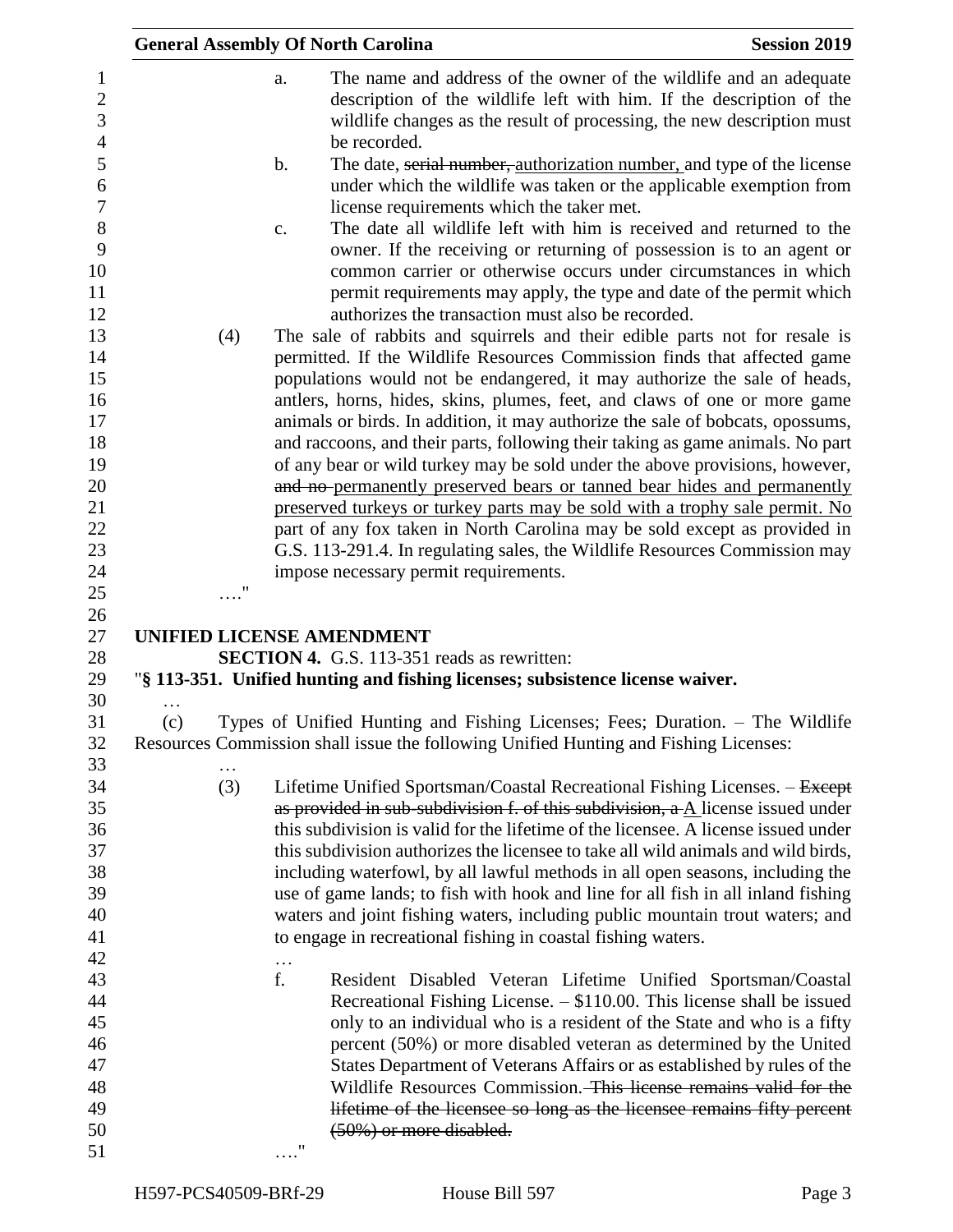| 1              |                                                      |      |                                                                                                          |  |  |  |
|----------------|------------------------------------------------------|------|----------------------------------------------------------------------------------------------------------|--|--|--|
| $\mathfrak{2}$ |                                                      |      | WILDLIFE ENDOWMENT FUND CHANGES                                                                          |  |  |  |
| 3              | <b>SECTION 5.</b> G.S. 143-250.1 reads as rewritten: |      |                                                                                                          |  |  |  |
| $\overline{4}$ | "§ 143-250.1. Wildlife Endowment Fund.               |      |                                                                                                          |  |  |  |
| $\sqrt{5}$     | (a)                                                  |      | Recognizing the inestimable importance to the State and its people of conserving the                     |  |  |  |
| 6              |                                                      |      | wildlife resources of North Carolina, and for the purpose of providing the opportunity for citizens      |  |  |  |
| $\tau$         |                                                      |      | and residents of the State to invest in the future of its wildlife resources, there is created the North |  |  |  |
| 8              |                                                      |      | Carolina Wildlife Endowment Fund, the income and principal of which shall be used only for               |  |  |  |
| 9              |                                                      |      | the purpose of supporting wildlife conservation programs of the State in accordance with this            |  |  |  |
| 10             |                                                      |      | section. This fund shall also be known as the Eddie Bridges Fund.                                        |  |  |  |
| 11             | (b)                                                  |      | There is created the Board of Trustees of the Wildlife Endowment Fund of the                             |  |  |  |
| 12             |                                                      |      | Wildlife Resources Commission, with full authority over the administration of the Wildlife               |  |  |  |
| 13             |                                                      |      | Endowment Fund, whose ex officio chairman, vice-chairman, and members shall be the                       |  |  |  |
| 14             |                                                      |      | chairman, vice-chairman, and members of the Wildlife Resources Commission. The State                     |  |  |  |
| 15             |                                                      |      | Treasurer shall be the custodian of the Wildlife Endowment Fund and shall invest its assets in           |  |  |  |
| 16             |                                                      |      | accordance with the provisions of G.S. 147-69.2 and 147-69.3.                                            |  |  |  |
| 17             | (c)                                                  |      | The assets of the Wildlife Endowment Fund shall be derived from the following:                           |  |  |  |
| 18             |                                                      | (1)  | The proceeds of any gifts, grants and contributions to the State which are                               |  |  |  |
| 19             |                                                      |      | specifically designated for inclusion in the fund; fund.                                                 |  |  |  |
| 20             |                                                      | (2)  | The proceeds from the sale of lifetime sportsman combination licenses issued                             |  |  |  |
| 21             |                                                      |      | pursuant to G.S. 113-270.1D; G.S. 113-270.1D.                                                            |  |  |  |
| 22             |                                                      | (3)  | The proceeds from the sale of lifetime hunting and lifetime fishing licenses                             |  |  |  |
| 23             |                                                      |      | pursuant to G.S. 113-270.2(e)(2) and G.S. 113-271(d)(3); G.S. 113-270.2 and                              |  |  |  |
| 24             |                                                      |      | G.S. 113-271.                                                                                            |  |  |  |
| 25             |                                                      | (3a) | The proceeds from the sale of lifetime trapping licenses pursuant to                                     |  |  |  |
| 26             |                                                      |      | G.S. $113-270.5(b)$ .                                                                                    |  |  |  |
| 27             |                                                      | (4)  | The proceeds of lifetime subscriptions to the magazine Wildlife in North                                 |  |  |  |
| 28             |                                                      |      | Carolina at such rates as may be established from time to time by the Wildlife                           |  |  |  |
| 29             |                                                      |      | Resources Commission; Commission.                                                                        |  |  |  |
| 30             |                                                      | (5)  | Any amount in excess of the statutory fee for a particular lifetime license or                           |  |  |  |
| 31             |                                                      |      | lifetime subscription shall become an asset of the fund and shall qualify as a                           |  |  |  |
| 32             |                                                      |      | tax exempt donation to the State; State.                                                                 |  |  |  |
| 33             |                                                      | (5a) | The proceeds from the sale of lifetime combination hunting and fishing                                   |  |  |  |
| 34             |                                                      |      | licenses<br>for<br>disabled<br>residents<br>pursuant<br>to                                               |  |  |  |
| 35             |                                                      |      | G.S. 113-270.1C(b)(4); G.S. 113-270.1C.                                                                  |  |  |  |
| 36             |                                                      | (5b) | The Wildlife Resources Commission's portion of the proceeds from the sale                                |  |  |  |
| 37             |                                                      |      | of lifetime unified licenses pursuant to G.S. 113-351.                                                   |  |  |  |
| 38             |                                                      | (6)  | Such other sources as may be specified by law.                                                           |  |  |  |
| 39             | (d)                                                  |      | The Wildlife Endowment Fund is declared to constitute a special trust derived from a                     |  |  |  |
| 40             |                                                      |      | contractual relationship between the State and the members of the public whose investments               |  |  |  |
| 41             |                                                      |      | contribute to the fund. In recognition of such special trust, the following limitations and              |  |  |  |
| 42             |                                                      |      | restrictions are placed on expenditures from the funds:                                                  |  |  |  |
| 43             |                                                      | (1)  | Any limitations or restrictions specified by the donors on the uses of the                               |  |  |  |
| 44             |                                                      |      | income derived from gifts, grants and voluntary contributions shall be                                   |  |  |  |
| 45             |                                                      |      | respected but shall not be binding.                                                                      |  |  |  |
| 46             |                                                      | (2)  | No expenditures or disbursements from the income from the proceeds derived                               |  |  |  |
| 47             |                                                      |      | from the sale of Infant Lifetime Sportsman or Youth Lifetime Sportsman                                   |  |  |  |
| 48             |                                                      |      | Licenses pursuant to G.S. 113-270.1D(b)(1) or (2) shall be made for any                                  |  |  |  |
| 49             |                                                      |      | purpose until the respective holders of such licenses attain the age of 16 years.                        |  |  |  |
| 50             |                                                      |      | The State Treasurer, as custodian of the fund, shall determine actuarially from                          |  |  |  |
| 51             |                                                      |      | time to time the amount of income within the fund which remains encumbered                               |  |  |  |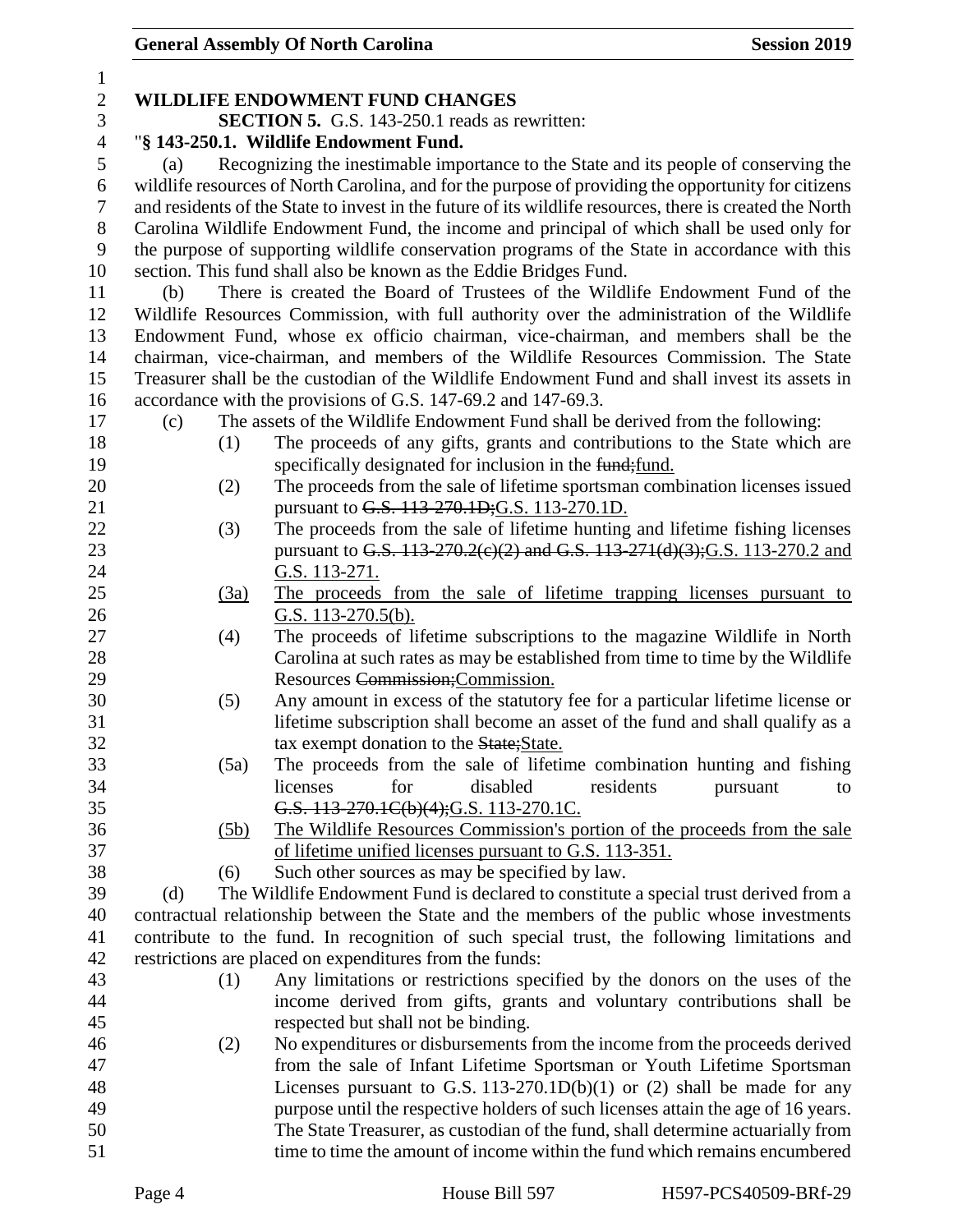|               | <b>General Assembly Of North Carolina</b>                                                                                                                                                                                                                                                                                                                                | <b>Session 2019</b> |
|---------------|--------------------------------------------------------------------------------------------------------------------------------------------------------------------------------------------------------------------------------------------------------------------------------------------------------------------------------------------------------------------------|---------------------|
|               | by and which is free of this restriction. For such purpose, the executive<br>director shall cause deposits of proceeds and related investment income from<br>Infant Lifetime Sportsman Licenses to be distinguished and deposits of<br>proceeds from and Youth Lifetime Sportsman Licenses to be accompanied by<br>information as to the ages of the license recipients. |                     |
| (3)           | No expenditure or disbursement shall be made from the principal of the<br>Wildlife Endowment Fund except as otherwise provided by law.                                                                                                                                                                                                                                   |                     |
| (4)           | The income received and accruing from the investments of the Wildlife<br>Endowment Fund must be spent only in furthering the conservation of wildlife<br>resources and the efficient operation of the North Carolina Wildlife Resources<br>Commission in accomplishing the purposes of the agency as set forth in                                                        |                     |
|               | G.S. 143-239.                                                                                                                                                                                                                                                                                                                                                            |                     |
| (e)           | The Board of Trustees of the Wildlife Endowment Fund may accumulate the                                                                                                                                                                                                                                                                                                  |                     |
|               | investment income of the fund until the income, in the sole judgment of the trustees, can provide<br>a significant supplement to the budget of the Wildlife Resources Commission. After that time the                                                                                                                                                                    |                     |
|               | trustees, in their sole discretion and authority, may direct expenditures from the investment                                                                                                                                                                                                                                                                            |                     |
|               | income of the fund for the purposes set out in division (4) of subsection (d).                                                                                                                                                                                                                                                                                           |                     |
| (f)           | Expenditure of the investment income derived from the Wildlife Endowment Fund                                                                                                                                                                                                                                                                                            |                     |
|               | shall be made through the State budget accounts of the Wildlife Resources Commission in                                                                                                                                                                                                                                                                                  |                     |
|               | accordance with the provisions of the Executive Budget Act. The Wildlife Endowment Fund is                                                                                                                                                                                                                                                                               |                     |
|               | subject to the oversight of the State Auditor pursuant to Article 5A of Chapter 147 of the General                                                                                                                                                                                                                                                                       |                     |
| Statutes.     |                                                                                                                                                                                                                                                                                                                                                                          |                     |
| (f1)          | At all times during which the cash balance in the Wildlife Endowment Fund is equal                                                                                                                                                                                                                                                                                       |                     |
|               | to or greater than the sum of one hundred million dollars (\$100,000,000), the Wildlife Resources                                                                                                                                                                                                                                                                        |                     |
|               | Commission shall budget at least twenty-five percent (25%) of the annual expendable interest                                                                                                                                                                                                                                                                             |                     |
|               | investment income from the Fund, as determined by the Board of Trustees of the Fund, to                                                                                                                                                                                                                                                                                  |                     |
|               | implement the conservation goals set forth in the Wildlife Resource Commission's strategic plan.                                                                                                                                                                                                                                                                         |                     |
| (g)           | The Wildlife Endowment Fund and the investment income therefrom shall not take                                                                                                                                                                                                                                                                                           |                     |
|               | the place of State appropriations or agency receipts placed in the Wildlife Resources Fund, or                                                                                                                                                                                                                                                                           |                     |
|               | any part thereof, but any portion of the income of the Wildlife Endowment Fund available for                                                                                                                                                                                                                                                                             |                     |
|               | the purpose set out in <del>division</del> subdivision (4) of subsection (d) shall be used to supplement other                                                                                                                                                                                                                                                           |                     |
|               | income of and appropriations to the Wildlife Resources Commission to the end that the                                                                                                                                                                                                                                                                                    |                     |
|               | Commission may improve and increase its services and become more useful to a greater number                                                                                                                                                                                                                                                                              |                     |
| of people.    |                                                                                                                                                                                                                                                                                                                                                                          |                     |
| (h)           | In the event of a future dissolution of the Wildlife Resources Commission, such State                                                                                                                                                                                                                                                                                    |                     |
|               | agency as shall succeed to its budgetary authority shall, ex officio, assume the trusteeship of the                                                                                                                                                                                                                                                                      |                     |
|               | Wildlife Endowment Fund and shall be bound by all the limitations and restrictions placed by                                                                                                                                                                                                                                                                             |                     |
|               | this section on expenditures from the fund. No repeal or modification of this section or of<br>G.S. 143-239 shall alter the fundamental purposes to which the Wildlife Endowment Fund may                                                                                                                                                                                |                     |
|               | be applied. No future dissolution of the Wildlife Resources Commission or substitution of any                                                                                                                                                                                                                                                                            |                     |
|               | agency in its stead shall invalidate any lifetime license issued in accordance with                                                                                                                                                                                                                                                                                      |                     |
|               | G.S. 113-270.1D(b), 113-270.2(c)(2), or $113-271(d)(3)$ , $113-271(d)(3)$ , or $113-351(c)$ ."                                                                                                                                                                                                                                                                           |                     |
|               |                                                                                                                                                                                                                                                                                                                                                                          |                     |
|               | <b>VARIOUS LICENSE CHANGES</b>                                                                                                                                                                                                                                                                                                                                           |                     |
|               | <b>SECTION 6.(a)</b> G.S. 113-270.1B reads as rewritten:                                                                                                                                                                                                                                                                                                                 |                     |
|               | "§ 113-270.1B. License required to hunt, fish, or trap; fees set by Commission.                                                                                                                                                                                                                                                                                          |                     |
| (a)           | Except as otherwise specifically provided by law, no person may hunt, fish, trap, or                                                                                                                                                                                                                                                                                     |                     |
|               | participate in any other activity regulated by the Wildlife Resources Commission for which a                                                                                                                                                                                                                                                                             |                     |
|               | license is provided by law without having first procured a current and valid license authorizing                                                                                                                                                                                                                                                                         |                     |
| the activity. |                                                                                                                                                                                                                                                                                                                                                                          |                     |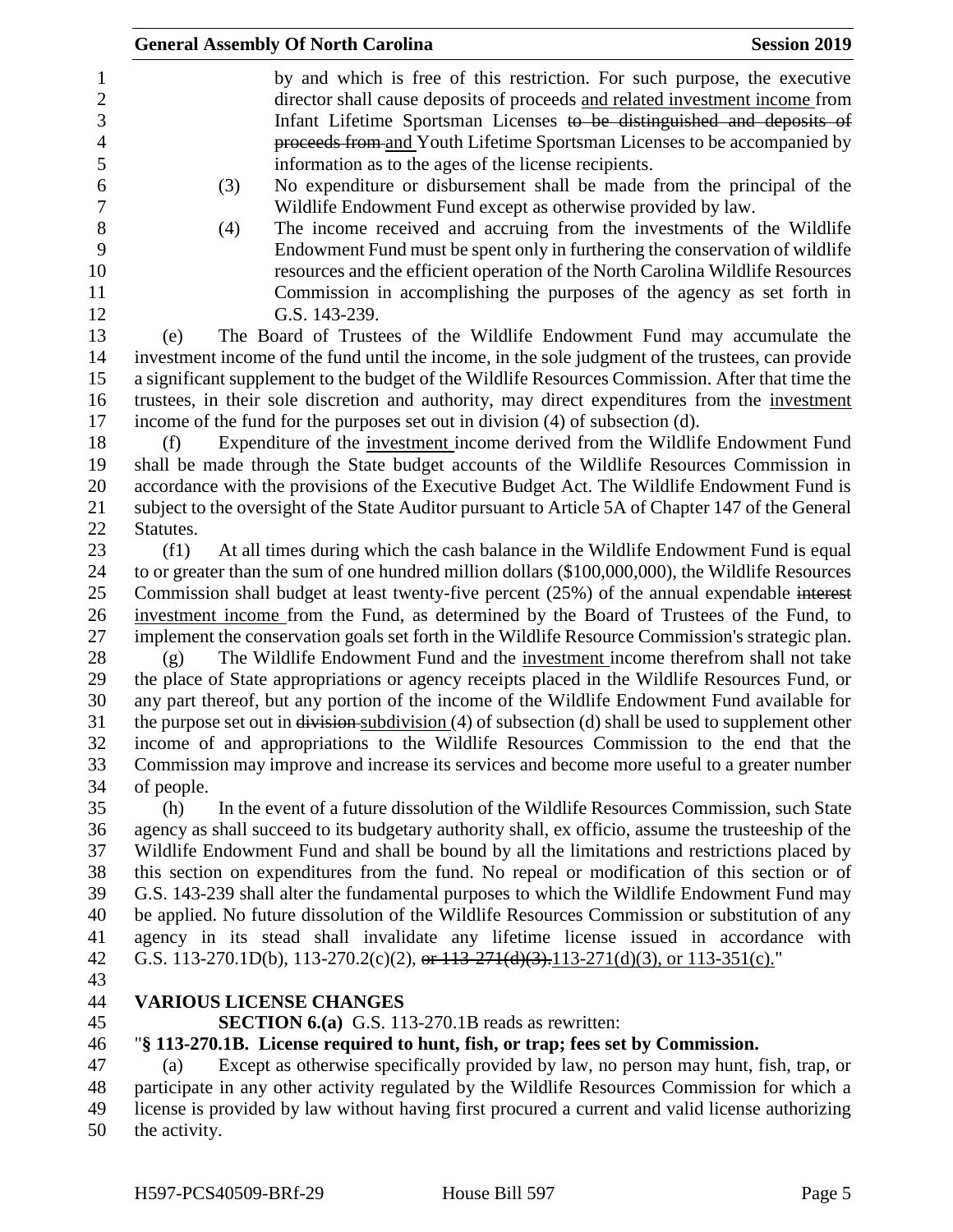|           |                 | <b>General Assembly Of North Carolina</b>                                                              | <b>Session 2019</b> |
|-----------|-----------------|--------------------------------------------------------------------------------------------------------|---------------------|
| (b)       |                 | Except as indicated otherwise, all licenses are annual licenses licenses, permits,                     |                     |
|           |                 | stamps, and certifications are valid from the date of issue for a period of 12 months.                 |                     |
| (c)       |                 | As used in this section, the term "effective date" means the later of:                                 |                     |
|           | (1)             | The date of purchase of a new license.                                                                 |                     |
|           | (2)             | The first day after the expiration of a currently valid license of the same type                       |                     |
|           |                 | held by the licensee.                                                                                  |                     |
| (d)       |                 | For those licenses sold directly through the Commission by telephone, mail, online,                    |                     |
|           |                 | or at a service counter, the Commission may charge a fee of two dollars (\$2.00) per transaction.      |                     |
|           |                 | A fee may not be charged by the Commission for federal Harvest Information Program (HIP)               |                     |
|           |                 | certification, big game harvest report cards for lifetime license holders, exempt landowners,          |                     |
|           |                 | persons of less than 16 years of age, or for any other license or vessel transactions for which there  |                     |
|           | is no charge.   |                                                                                                        |                     |
| (e)       |                 | The Wildlife Resources Commission shall adopt rules to establish fees for the                          |                     |
|           |                 | hunting, fishing, trapping, and activity licenses all licenses, permits, stamps, and certifications    |                     |
|           |                 | issued and administered by the Wildlife Resources Commission. Commission, except those                 |                     |
|           |                 | specified in G.S. 113-173. No rule to increase fees above January 1, 2015, levels may increase a       |                     |
|           |                 | fee in excess of the total increase in the Consumer Price Index for All Urban Consumers                |                     |
|           |                 | Consumers, rounded up to the next whole dollar, over the period of time since the last fee change.     |                     |
|           |                 | The statutory fees for the hunting, fishing, trapping, and activity licenses issued and                |                     |
|           |                 | administered by the Wildlife Resources Commission shall expire when the rules adopted                  |                     |
|           |                 | pursuant to this subsection become effective."                                                         |                     |
|           |                 | <b>SECTION 6.(b)</b> G.S. 113-270.1C reads as rewritten:                                               |                     |
|           |                 | "§ 113-270.1C. Combination hunting and inland fishing licenses.                                        |                     |
| (a)       |                 | The combination hunting and inland fishing licenses set forth in subsection (b) of this                |                     |
|           |                 | section entitle the licensee to take, except on game lands, take all wild birds and wild animals,      |                     |
|           |                 | other than big game and waterfowl, by all lawful methods methods, except trapping, and in all          |                     |
|           |                 | open seasons, and to fish with hook and line in all inland and joint fishing waters, except and        |                     |
|           |                 | public mountain trout waters. waters, but does not entitle the licensee to engage in fishing in        |                     |
|           |                 | coastal fishing waters. A combination hunting and inland fishing license issued under this section     |                     |
|           |                 | does not entitle the licensee to engage in recreational fishing in coastal fishing waters that are not |                     |
|           |                 | joint fishing waters entitles the licensee to access and use Wildlife Resources Commission             |                     |
| Property. |                 |                                                                                                        |                     |
| (b)       |                 | Combination hunting and inland fishing licenses issued by the Wildlife Resources                       |                     |
|           | Commission are: |                                                                                                        |                     |
|           | (1)             | Resident Annual Combination Hunting and Inland Fishing License $-\frac{$25.00}{}$ .                    |                     |
|           |                 | \$35.00. This license shall be issued only to an individual resident of the State.                     |                     |
|           | (2),            | (3) Repealed by Session Laws 1997-326, s. 2.                                                           |                     |
|           | (4)             | Repealed by Session Laws 2005-455, s. 1.6, effective January 1, 2007.                                  |                     |
|           | (5)             | Resident Disabled Veteran Lifetime Combination Hunting and Inland Fishing                              |                     |
|           |                 | License $-$ \$10.00. This license shall be issued only to an individual who is a                       |                     |
|           |                 | resident of the State and who is a fifty percent (50%) or more disabled veteran                        |                     |
|           |                 | as determined by the United States Department of Veterans Affairs. This                                |                     |
|           |                 | license remains valid for the lifetime of the licensee so long as the licensee                         |                     |
|           |                 | remains fifty percent (50%) or more disabled. This license entitles the licensee                       |                     |
|           |                 | to fish in public mountain trout waters as provided in G.S.                                            |                     |
|           |                 | 113-272(a).licensee.                                                                                   |                     |
|           | (6)             | Resident Totally Disabled Lifetime Combination Hunting and Inland Fishing                              |                     |
|           |                 | License $-$ \$10.00. This license shall be issued only to an individual who is a                       |                     |
|           |                 | resident of the State and who is totally and permanently disabled as                                   |                     |
|           |                 | determined by the Social Security Administration. This license remains valid                           |                     |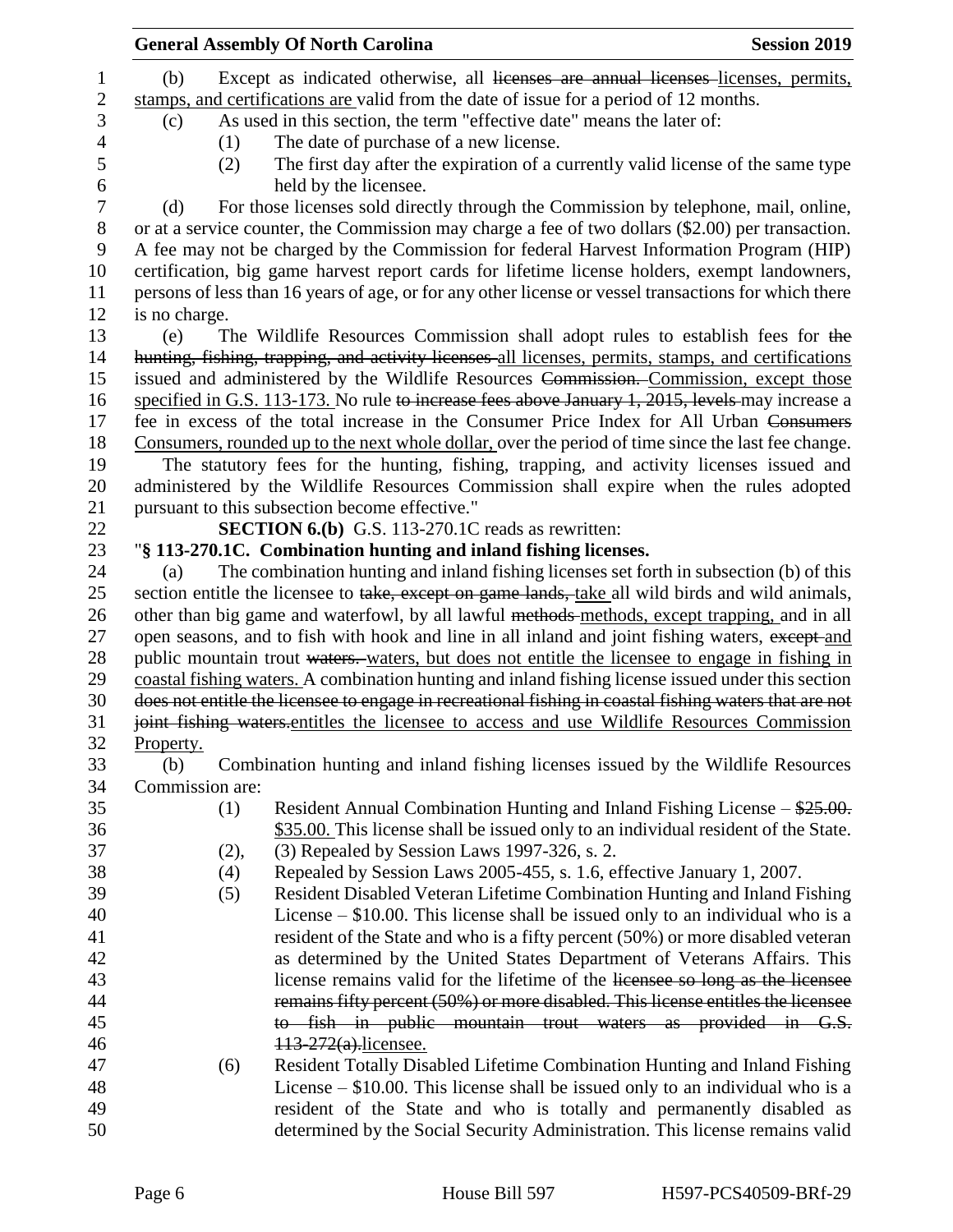|                |                                                               | <b>General Assembly Of North Carolina</b>                                                              | <b>Session 2019</b> |  |  |  |
|----------------|---------------------------------------------------------------|--------------------------------------------------------------------------------------------------------|---------------------|--|--|--|
| $\mathbf{1}$   |                                                               | for the lifetime of the licensee. This license entitles the licensee to fish in                        |                     |  |  |  |
| $\overline{c}$ | public mountain trout waters as provided in G.S. 113-272(a)." |                                                                                                        |                     |  |  |  |
| 3              |                                                               | <b>SECTION 6.(c)</b> G.S. 113-270.1D reads as rewritten:                                               |                     |  |  |  |
| $\overline{4}$ |                                                               | "§ 113-270.1D. Sportsman licenses.                                                                     |                     |  |  |  |
| 5              | (a)                                                           | Annual Sportsman License – \$50.00. This license shall be issued only to an individual                 |                     |  |  |  |
| 6              |                                                               | resident of the State and entitles the licensee to take all wild animals and wild birds, including     |                     |  |  |  |
| $\tau$         |                                                               |                                                                                                        |                     |  |  |  |
|                |                                                               | waterfowl, by all lawful methods methods, except trapping, in all open seasons, including the use      |                     |  |  |  |
| 8              |                                                               | of game lands, and to fish with hook and line for all fish in all inland and joint fishing waters,     |                     |  |  |  |
| 9              |                                                               | including public mountain trout waters. waters, but does not entitle the licensee to engage in         |                     |  |  |  |
| 10             |                                                               | fishing in coastal waters. An annual sportsman license issued under this subsection does not           |                     |  |  |  |
| 11             |                                                               | entitle the licensee to engage in recreational fishing in coastal fishing waters that are not joint    |                     |  |  |  |
| 12             |                                                               | fishing waters entitles the licensee to access and use Wildlife Resources Commission Property.         |                     |  |  |  |
| 13             | (b)                                                           | Lifetime Sportsman Licenses. – Except as provided in subdivision $(7)$ of this                         |                     |  |  |  |
| 14             |                                                               | subsection, lifetime Lifetime sportsman licenses are valid for the lifetime of the licensees.          |                     |  |  |  |
| 15             |                                                               | Lifetime sportsman licenses entitle the licensees to take all wild animals and wild birds by all       |                     |  |  |  |
| 16             |                                                               | lawful methods methods, except trapping, in all open seasons, including the use of game lands,         |                     |  |  |  |
| 17             |                                                               | and to fish with hook and line for all fish in all inland and joint fishing waters, including public   |                     |  |  |  |
| 18             |                                                               | mountain trout waters. waters, but do not entitle the licensee to engage in fishing in coastal fishing |                     |  |  |  |
| 19             |                                                               | waters, except if the license was purchased before January 1, 2006, pursuant to                        |                     |  |  |  |
| 20             |                                                               | $G.S.$ 113-174.2( $d$ )(2). A lifetime sportsman license issued under this subsection does not entitle |                     |  |  |  |
| 21             |                                                               | the licensee to engage in recreational fishing in coastal fishing waters that are not joint fishing    |                     |  |  |  |
| 22             |                                                               | waters. entitles the licensee to access and use Wildlife Resources Commission Property. Lifetime       |                     |  |  |  |
| 23             |                                                               | sportsman licenses issued by the Wildlife Resources Commission are:                                    |                     |  |  |  |
| 24             | (1)                                                           | Infant Lifetime Sportsman License $-$ \$200.00. This license shall be issued                           |                     |  |  |  |
| 25             |                                                               | only to an individual under one year of age.                                                           |                     |  |  |  |
| 26             | (2)                                                           | Youth Lifetime Sportsman License – \$350.00. This license shall be issued                              |                     |  |  |  |
| 27             |                                                               | only to an individual under 12 years of age.                                                           |                     |  |  |  |
| 28             | (3)                                                           | Adult Resident Lifetime Sportsman License – \$500.00. This license shall be                            |                     |  |  |  |
| 29             |                                                               | issued only to an individual resident of the State who is 12 years of age or                           |                     |  |  |  |
| 30             |                                                               | older but younger than 70 years of age.                                                                |                     |  |  |  |
| 31             | (4)                                                           | Nonresident Lifetime Sportsman License $-$ \$1,200. This license shall be                              |                     |  |  |  |
| 32             |                                                               | issued only to an individual nonresident of the State.                                                 |                     |  |  |  |
| 33             | (5)                                                           | Age 70 Resident Lifetime Sportsman License – \$15.00. This license shall be                            |                     |  |  |  |
| 34             |                                                               | issued only to an individual resident of the State who is at least 70 years of                         |                     |  |  |  |
| 35             |                                                               | age.                                                                                                   |                     |  |  |  |
| 36             | (6)                                                           | Repealed by Session Laws 2005-455, s. 1.7. effective January 1, 2007.                                  |                     |  |  |  |
| 37             | (7)                                                           | Resident Disabled Veteran Lifetime Sportsman License - \$100.00. This                                  |                     |  |  |  |
| 38             |                                                               | license shall be issued only to an individual who is a resident of the State and                       |                     |  |  |  |
| 39             |                                                               | who is a fifty percent (50%) or more disabled veteran as determined by the                             |                     |  |  |  |
| 40             |                                                               | United States Department of Veterans Affairs or as established by rules of the                         |                     |  |  |  |
| 41             |                                                               | Wildlife Resources Commission. This lieense remains valid for the lifetime                             |                     |  |  |  |
| 42             |                                                               | of the licensee so long as the licensee remains fifty percent $(50\%)$ or more                         |                     |  |  |  |
| 43             |                                                               | disabled.                                                                                              |                     |  |  |  |
| 44             | (8)                                                           | Resident Totally Disabled Lifetime Sportsman License - \$100.00. This                                  |                     |  |  |  |
| 45             |                                                               | license shall be issued only to an individual who is a resident of the State and                       |                     |  |  |  |
| 46             |                                                               | who is totally and permanently disabled as determined by the Social Security                           |                     |  |  |  |
| 47             |                                                               | Administration or as established by rules of the Wildlife Resources                                    |                     |  |  |  |
| 48             |                                                               | Commission.                                                                                            |                     |  |  |  |
| 49             | (9)                                                           | (Effective July 1, 2019) Fallen Wildlife Officers Memorial Lifetime                                    |                     |  |  |  |
| 50             |                                                               | Sportsman License. – This license shall also be known as the John Oliver                               |                     |  |  |  |
| 51             |                                                               | Edwards Memorial Lifetime Sportsman License and shall be issued free of                                |                     |  |  |  |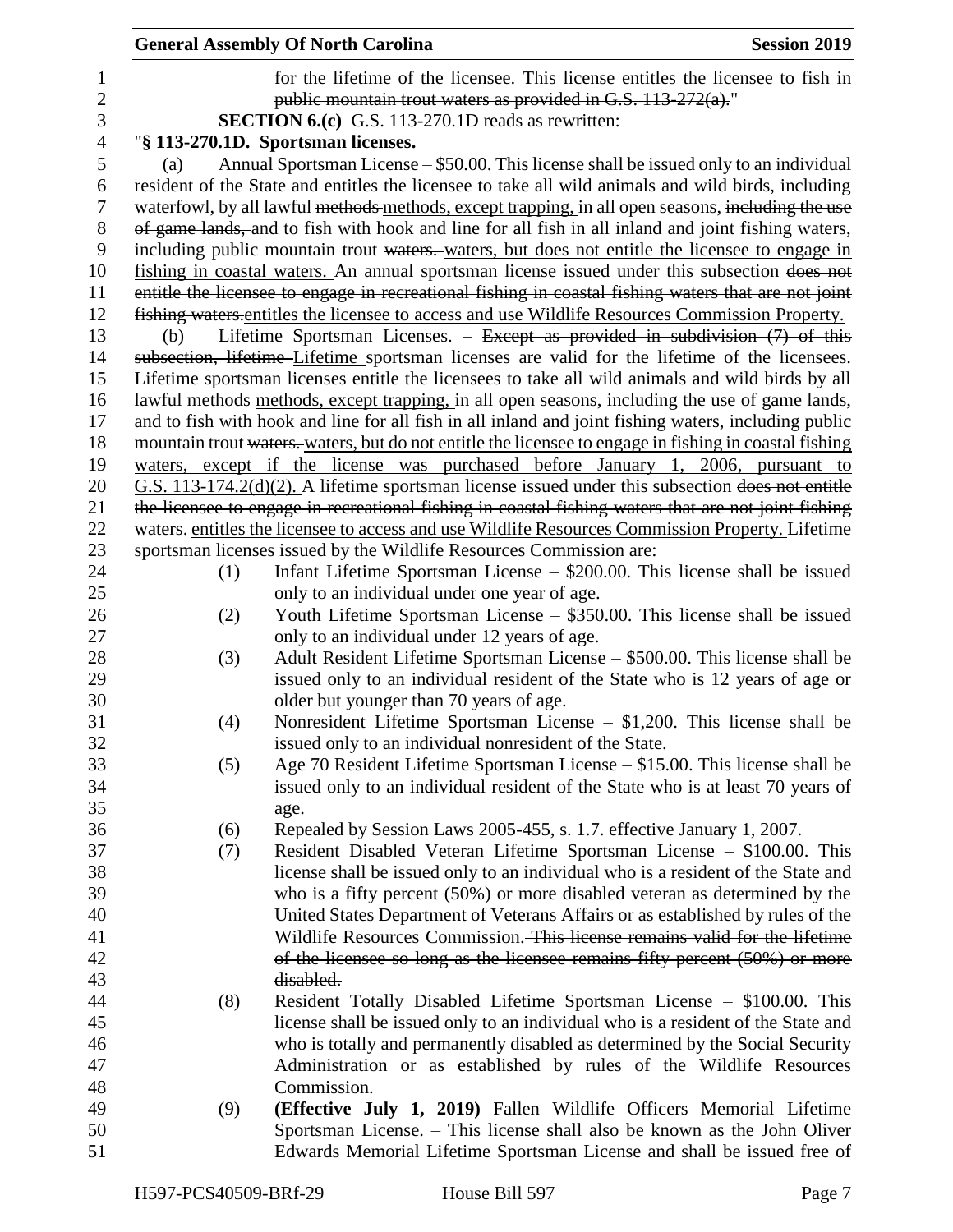|                |                     | <b>General Assembly Of North Carolina</b>                                                                      | <b>Session 2019</b> |
|----------------|---------------------|----------------------------------------------------------------------------------------------------------------|---------------------|
| $\mathbf{1}$   |                     | charge only to a surviving spouse, child, grandchild, or great-grandchild of a                                 |                     |
| $\sqrt{2}$     |                     | wildlife enforcement officer killed in the line of duty."                                                      |                     |
| 3              |                     | <b>SECTION 6.(d)</b> G.S. 113-270.2 reads as rewritten:                                                        |                     |
| $\overline{4}$ |                     | "§ 113-270.2. Hunting licenses.                                                                                |                     |
| $\mathfrak s$  | (a)                 | The hunting licenses set forth in subdivisions (1), $(3)$ , $(2)$ , $(5)$ , $(6)$ , and $(6)$ $(7)$ of         |                     |
| 6              |                     | subsection (c) of this section entitle the holder to take, except on game lands, take wild birds and           |                     |
| 7              |                     | wild animals, other than big game and waterfowl, by all lawful methods-methods, except                         |                     |
| 8              |                     | trapping, and in all open seasons. Unless otherwise specified, a hunting license issued under this             |                     |
| 9              |                     | subsection entitles the licensee to access and use Wildlife Resources Commission Property. The                 |                     |
| 10             |                     | comprehensive hunting licenses of subdivisions (2) and (5) of subsection (c) of this section                   |                     |
| 11             |                     | further entitle the holder to take big game and waterfowl and to use game lands waterfowl.                     |                     |
| 12             | (b)                 | Repealed by Session Laws 1993 (Reg. Sess., 1994), c. 684, s. 2.                                                |                     |
| 13             | (c)                 | The hunting licenses issued by the Wildlife Resources Commission are as follows:                               |                     |
| 14             |                     | Resident State Hunting License $-\frac{$20.00}{25.00}$ . This license shall be issued<br>(1)                   |                     |
| 15             |                     | only to an individual resident of the State.                                                                   |                     |
|                |                     | Lifetime Resident Comprehensive Hunting License – \$250.00. This license<br>(2)                                |                     |
|                |                     | shall be issued only to an individual resident of the State and is valid for the                               |                     |
|                |                     | lifetime of the holder.                                                                                        |                     |
|                |                     | Repealed by Session Laws 2013-283, s. 3, effective August 1, 2014.<br>(3)                                      |                     |
|                |                     | Controlled Hunting Preserve Hunting License – \$20.00. This license shall be<br>(4)                            |                     |
|                |                     | issued to an individual resident or nonresident to take only foxes-foxes,                                      |                     |
|                |                     | coyotes, rabbits, and domestically raised chukars, Hungarian partridges, and                                   |                     |
|                |                     | game birds, other than wild turkey, only within a controlled hunting preserve                                  |                     |
|                |                     | licensed and operated in accordance with G.S. $113-273(g)$ and implementing                                    |                     |
|                |                     | rules of the Wildlife Resources Commission. This license does not authorize                                    |                     |
|                |                     | access to or use of Wildlife Resources Commission Property.                                                    |                     |
|                |                     | Resident Annual Comprehensive Hunting License - \$36.00. This license shall<br>(5)                             |                     |
|                |                     | be issued only to an individual resident of the State.                                                         |                     |
|                |                     | Nonresident State Hunting License. This license shall be issued only to a<br>(6)                               |                     |
|                |                     | nonresident. The nonresident State hunting licenses issued by the Wildlife<br><b>Resources Commission are:</b> |                     |
|                |                     | Season License - \$80.00.\$100.00.<br>a.                                                                       |                     |
|                |                     | Ten-Day License $-$ \$60.00. \$80.00. This license is valid for the 10<br>b.                                   |                     |
|                |                     | consecutive dates indicated on the license.                                                                    |                     |
|                |                     | Falconry Hunting License $-$ \$25.00. This license shall be issued to an<br>$\Omega$                           |                     |
|                |                     | individual resident or nonresident and authorizes taking wildlife by means of                                  |                     |
|                |                     | falconry. In addition to a falconry hunting license, the license holder shall also                             |                     |
|                |                     | possess a valid falconry license as described in G.S. 113-270.3(b)(4). This                                    |                     |
|                |                     | license expires June 30.                                                                                       |                     |
|                | (d)                 | One dollar (\$1.00) of the proceeds received from the sale of each nonresident hunting                         |                     |
|                |                     | license sold pursuant to subdivision (6) of subsection (c) of this section shall be set aside by the           |                     |
|                |                     | Wildlife Resources Commission and contributed to a proper agency or agencies in the United                     |                     |
|                |                     | States for expenditure in Canada for the restoration and management of migratory waterfowl."                   |                     |
|                |                     | <b>SECTION 6.(e)</b> G.S. 113-270.3 reads as rewritten:                                                        |                     |
|                |                     | "§ 113-270.3. Special activity licenses; big game kill reports.                                                |                     |
|                | (a)                 | In addition to any hunting, trapping, or fishing license that may be required pursuant                         |                     |
|                |                     | to G.S. 113-270.1B(a), individuals engaging in specially regulated activities must have the                    |                     |
|                |                     | appropriate special activity license and stamp prescribed in this section before engaging in the               |                     |
|                | regulated activity. |                                                                                                                |                     |
|                | (b)                 | The special activity licenses and stamp issued by the Wildlife Resources Commission                            |                     |
| 51             | are as follows:     |                                                                                                                |                     |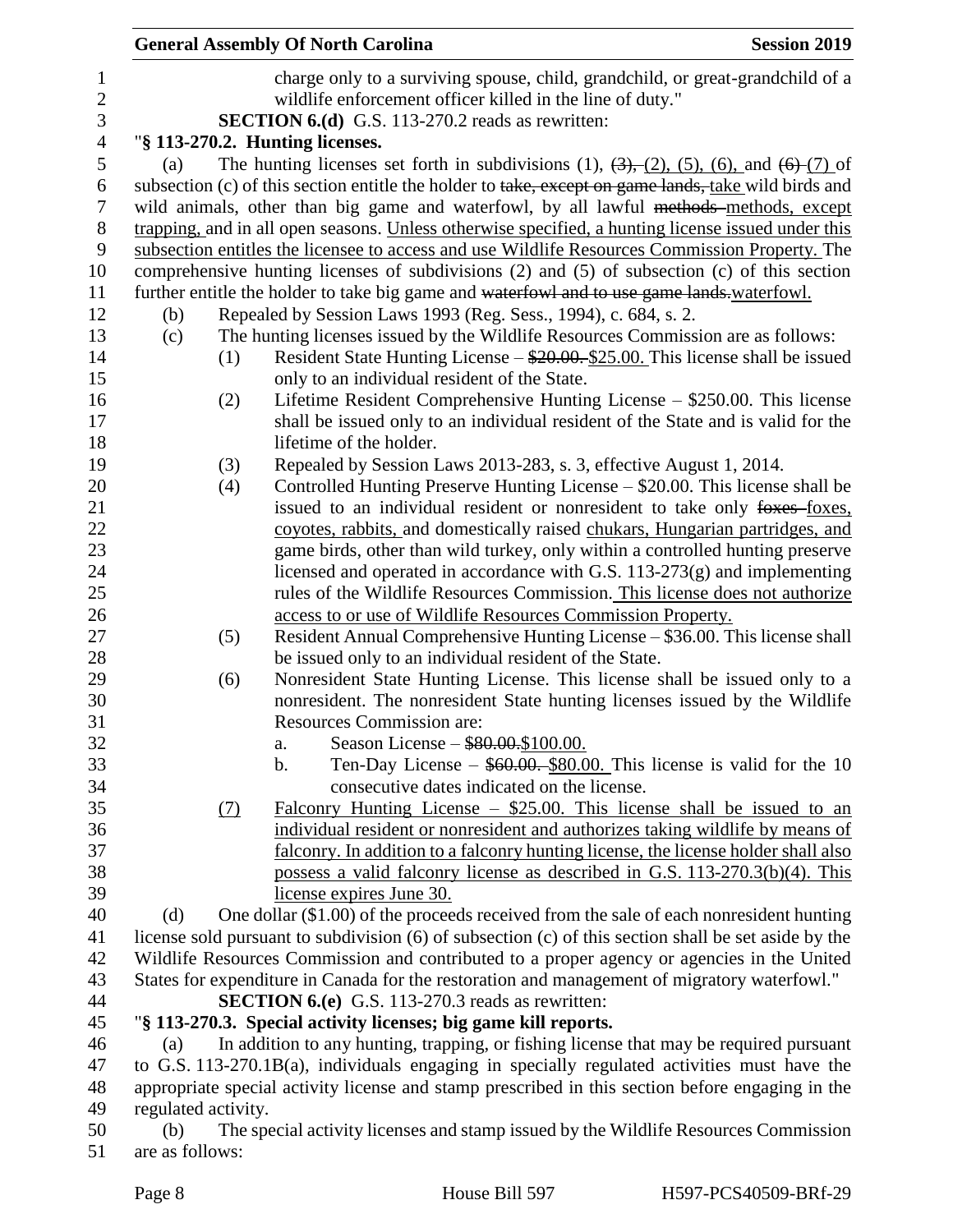|                                                                                                    | <b>General Assembly Of North Carolina</b><br><b>Session 2019</b>                                                                                                                                                                                                                                                                                                                                                                                                                                                                                                                                                                                                                                                                                                                                                                                                                                                                                                                                                                                                                                                                                                                                                                                                       |  |
|----------------------------------------------------------------------------------------------------|------------------------------------------------------------------------------------------------------------------------------------------------------------------------------------------------------------------------------------------------------------------------------------------------------------------------------------------------------------------------------------------------------------------------------------------------------------------------------------------------------------------------------------------------------------------------------------------------------------------------------------------------------------------------------------------------------------------------------------------------------------------------------------------------------------------------------------------------------------------------------------------------------------------------------------------------------------------------------------------------------------------------------------------------------------------------------------------------------------------------------------------------------------------------------------------------------------------------------------------------------------------------|--|
| 1<br>$\overline{2}$<br>3<br>$\overline{4}$<br>5<br>6<br>7<br>8<br>9                                | (2)<br>Nonresident Big Game Hunting License. This license shall be issued only to<br>an individual nonresident of the State and entitles the holder to take big game<br>by all lawful methods and during all open seasons. The nonresident big game<br>hunting licenses issued by the Wildlife Resources Commission are:<br>Season License – \$80.00.\$100.00.<br>a.<br>Ten-Day License $-$ \$60.00. \$80.00. This license is only valid for the<br>b.<br>10 consecutive dates indicated on the license.                                                                                                                                                                                                                                                                                                                                                                                                                                                                                                                                                                                                                                                                                                                                                               |  |
| 10<br>11<br>12<br>13<br>14<br>15<br>16                                                             | (3)<br>Game Land License $-$ \$15.00. This license shall be issued to an individual<br>resident or nonresident of the State and entitles the holder to hunt and trap on<br>game lands managed by the Wildlife Resources Commission. The Wildlife<br>Resources Commission may, pursuant to G.S. $113-264(a)$ , designate in its<br>rules other-activities on game lands that require purchase of this license and<br>may charge additional fees for use of specially developed facilities.<br>Falconry License $-$ \$10.00. This license shall be issued to an individual<br>(4)                                                                                                                                                                                                                                                                                                                                                                                                                                                                                                                                                                                                                                                                                        |  |
| 17<br>18<br>19                                                                                     | resident or nonresident of the State and must be procured before:<br>Taking, importing, transporting, or possessing a raptor; or<br>a.<br>Taking wildlife by means of falconry.<br>b.                                                                                                                                                                                                                                                                                                                                                                                                                                                                                                                                                                                                                                                                                                                                                                                                                                                                                                                                                                                                                                                                                  |  |
| 20<br>21<br>22<br>23<br>24<br>25<br>26<br>27<br>28<br>29<br>30<br>31<br>32<br>33<br>34<br>35<br>36 | In addition to a falconry license, license holders 16 years of age and older<br>must also possess a hunting license as set forth in G.S. 113-270.1C,<br>113-270.1D, and 113-270.2 when taking wildlife by means of falconry. The<br>Wildlife Resources Commission may issue classes of falconry licenses<br>necessary to participate in the federal/State permit system, require necessary<br>examinations before issuing licenses or permits to engage in various<br>authorized activities related to possession and maintenance of raptors and the<br>sport of falconry, and regulate licenses as required by governing federal law<br>and rules. To defray the costs of administering required examinations, the<br>Wildlife Resources Commission may charge reasonable fees upon giving<br>them. To meet minimum federal standards plus other State standards in the<br>interests of conservation of wildlife resources, the Wildlife Resources<br>Commission may impose all necessary controls, including those set out in the<br>sections pertaining to collection licenses and captivity licenses, and may issue<br>permits and require reports, but no collection license or captivity license is<br>needed in addition to the falconry license.<br>$\ldots$ " |  |
| 37                                                                                                 | <b>SECTION 6.(f)</b> G.S. 113-270.5 reads as rewritten:                                                                                                                                                                                                                                                                                                                                                                                                                                                                                                                                                                                                                                                                                                                                                                                                                                                                                                                                                                                                                                                                                                                                                                                                                |  |
| 38<br>39<br>40<br>41                                                                               | "§ 113-270.5. Trapping licenses.<br>Except as otherwise specifically provided by law, no one may take fur-bearing<br>(a)<br>animals by trapping, or by any other authorized special method that preserves the pelt from<br>injury, without first having procured a current and valid trapping license. When the trapping                                                                                                                                                                                                                                                                                                                                                                                                                                                                                                                                                                                                                                                                                                                                                                                                                                                                                                                                               |  |
| 42<br>43<br>44                                                                                     | license is required, it serves in lieu of a hunting license in the taking of fur-bearing animals. If<br>fur bearing animals are taken as game, at the times and by the hunting methods that may be<br>authorized, hunting license requirements apply-no person may take wild animals by trapping                                                                                                                                                                                                                                                                                                                                                                                                                                                                                                                                                                                                                                                                                                                                                                                                                                                                                                                                                                       |  |
| 45<br>46<br>47<br>48                                                                               | during open trapping seasons without a valid trapping license.<br>The trapping licenses issued by the Wildlife Resources Commission are as<br>(b)<br>follows: follows and entitle the licensee to access and use Wildlife Resource Commission<br>Property:                                                                                                                                                                                                                                                                                                                                                                                                                                                                                                                                                                                                                                                                                                                                                                                                                                                                                                                                                                                                             |  |
| 49<br>50                                                                                           | Resident State Trapping License - \$30.00. This license is valid only for use<br>(1)<br>by an individual resident of the State.                                                                                                                                                                                                                                                                                                                                                                                                                                                                                                                                                                                                                                                                                                                                                                                                                                                                                                                                                                                                                                                                                                                                        |  |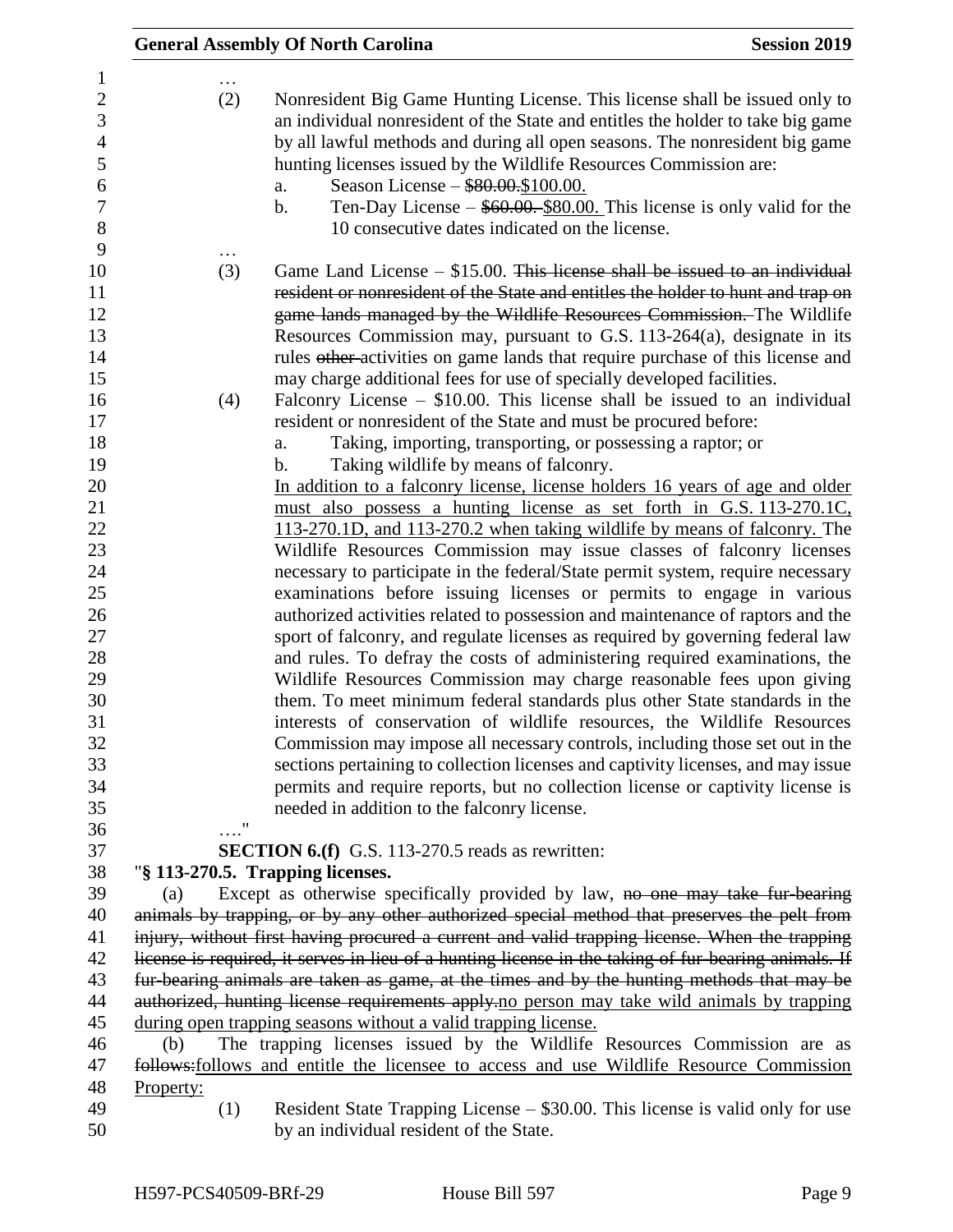|                    |                   | <b>General Assembly Of North Carolina</b>                                                                                                                         | <b>Session 2019</b> |
|--------------------|-------------------|-------------------------------------------------------------------------------------------------------------------------------------------------------------------|---------------------|
|                    | (1a)              | Resident Lifetime Trapping License $-$ \$300.00. This license shall be issued<br>only to an individual resident of the State and is valid for the lifetime of the |                     |
|                    |                   | licensee.                                                                                                                                                         |                     |
|                    | (2)               | Repealed by Session Laws 2013-283, s. 6, effective August 1, 2014.                                                                                                |                     |
|                    | (3)               | Nonresident State Trapping License $-$ \$125.00. This license is valid for use                                                                                    |                     |
|                    |                   | by an individual within the State."<br><b>SECTION 6.(g)</b> G.S. 113-271 reads as rewritten:                                                                      |                     |
|                    |                   | "§ 113-271. Hook-and-line licenses in inland and joint fishing waters.                                                                                            |                     |
| (a)                |                   | An inland hook-and-line fishing license issued under subdivisions $(2)$ , $(3)$ , $(5)$ , $(6)$ ,                                                                 |                     |
|                    |                   | $(6a)$ , $(6b)$ , and $(6c)$ of subsection $(d)$ of this section entitles the licensee to fish with hook and line                                                 |                     |
|                    |                   | in inland fishing waters and waters, joint fishing waters. waters, and public mountain trout waters.                                                              |                     |
|                    |                   | An inland hook-and-line fishing license issued under this section does not entitle entitles the                                                                   |                     |
|                    |                   | licensee to engage in recreational fishing in coastal fishing waters that are not joint fishing waters.                                                           |                     |
|                    |                   | An inland hook-and-line fishing license issued under subdivision $(1)$ , $(3)$ , $(6a)$ , $(6b)$ , $(6c)$ , or $(9)$                                              |                     |
|                    |                   | of subsection (d) of this section entitles the licensee to fish with hook and line in public mountain                                                             |                     |
|                    |                   | trout waters access and use Wildlife Resources Commission Property, but does not entitle the                                                                      |                     |
|                    |                   | licensee to engage in fishing in coastal fishing waters.                                                                                                          |                     |
|                    |                   | Repealed by Session Laws 1993 (Reg. Sess., 1994), c. 684, s. 4.                                                                                                   |                     |
| (b)                |                   |                                                                                                                                                                   |                     |
| (c)                |                   | Repealed by Session Laws 1979, c. 830, s. 1.                                                                                                                      |                     |
| (d)<br>as follows: |                   | The hook-and-line fishing licenses issued by the Wildlife Resources Commission are                                                                                |                     |
|                    |                   |                                                                                                                                                                   |                     |
|                    | $\leftrightarrow$ | Resident Annual Comprehensive Inland Fishing License \$25.00. This                                                                                                |                     |
|                    |                   | license shall be issued only to an individual resident of the State.                                                                                              |                     |
|                    | (2)               | Resident State Inland Fishing License $-\frac{$20.00}{25.00}$ . This license shall be                                                                             |                     |
|                    |                   | issued only to an individual resident of the State.                                                                                                               |                     |
|                    | (3)               | Lifetime Resident Comprehensive Inland Fishing License $-$ \$250.00. This                                                                                         |                     |
|                    |                   | license shall be issued only to an individual resident of the State and is valid                                                                                  |                     |
|                    |                   | for the lifetime of the licensee.                                                                                                                                 |                     |
|                    | (4)               | Repealed by Session Laws 2013-283, s. 7, effective August 1, 2014.                                                                                                |                     |
|                    | (5)               | Nonresident State Inland Fishing License – \$36.00. \$45.00. This license shall                                                                                   |                     |
|                    |                   | be issued to an individual nonresident of the State.                                                                                                              |                     |
|                    | (6)               | Short-Term Inland Fishing Licenses. Short-term inland fishing licenses are                                                                                        |                     |
|                    |                   | valid only for the date or consecutive dates indicated on the licenses.                                                                                           |                     |
|                    |                   | Short-term inland fishing licenses issued by the Wildlife Resources                                                                                               |                     |
|                    |                   | Commission are:                                                                                                                                                   |                     |
|                    |                   | Resident 10-day Inland Fishing License $-\frac{$7.00}{9.00}$ . This license<br>a.                                                                                 |                     |
|                    |                   | shall be issued only to a resident of the State.                                                                                                                  |                     |
|                    |                   | Nonresident 10-day Inland Fishing License $-$ \$18.00. $\S$ 23.00. This<br>$\mathbf b$ .                                                                          |                     |
|                    |                   | license shall be issued only to a nonresident of the State.                                                                                                       |                     |
|                    |                   | Repealed by Session Laws 2005-455, s. 1.8, effective January 1, 2007.<br>c.                                                                                       |                     |
|                    | (6a)              | Age 70 Resident Lifetime Inland Fishing License – \$15.00. This license shall                                                                                     |                     |
|                    |                   | be issued only to an individual resident of the State who is at least 70 years of                                                                                 |                     |
|                    |                   | age.                                                                                                                                                              |                     |
|                    | (6b)              | Resident Disabled Veteran Lifetime Inland Fishing License – \$10.00. This                                                                                         |                     |
|                    |                   | license shall be issued only to an individual who is a resident of the State and                                                                                  |                     |
|                    |                   | who is a fifty percent (50%) or more disabled veteran as determined by the                                                                                        |                     |
|                    |                   | United States Department of Veterans Affairs or as established by rules of the                                                                                    |                     |
|                    |                   | Wildlife Resources Commission. This license remains valid for the lifetime                                                                                        |                     |
|                    |                   | of the licensee so long as the licensee remains fifty percent (50%) or more                                                                                       |                     |
|                    |                   | disabled.licensee.                                                                                                                                                |                     |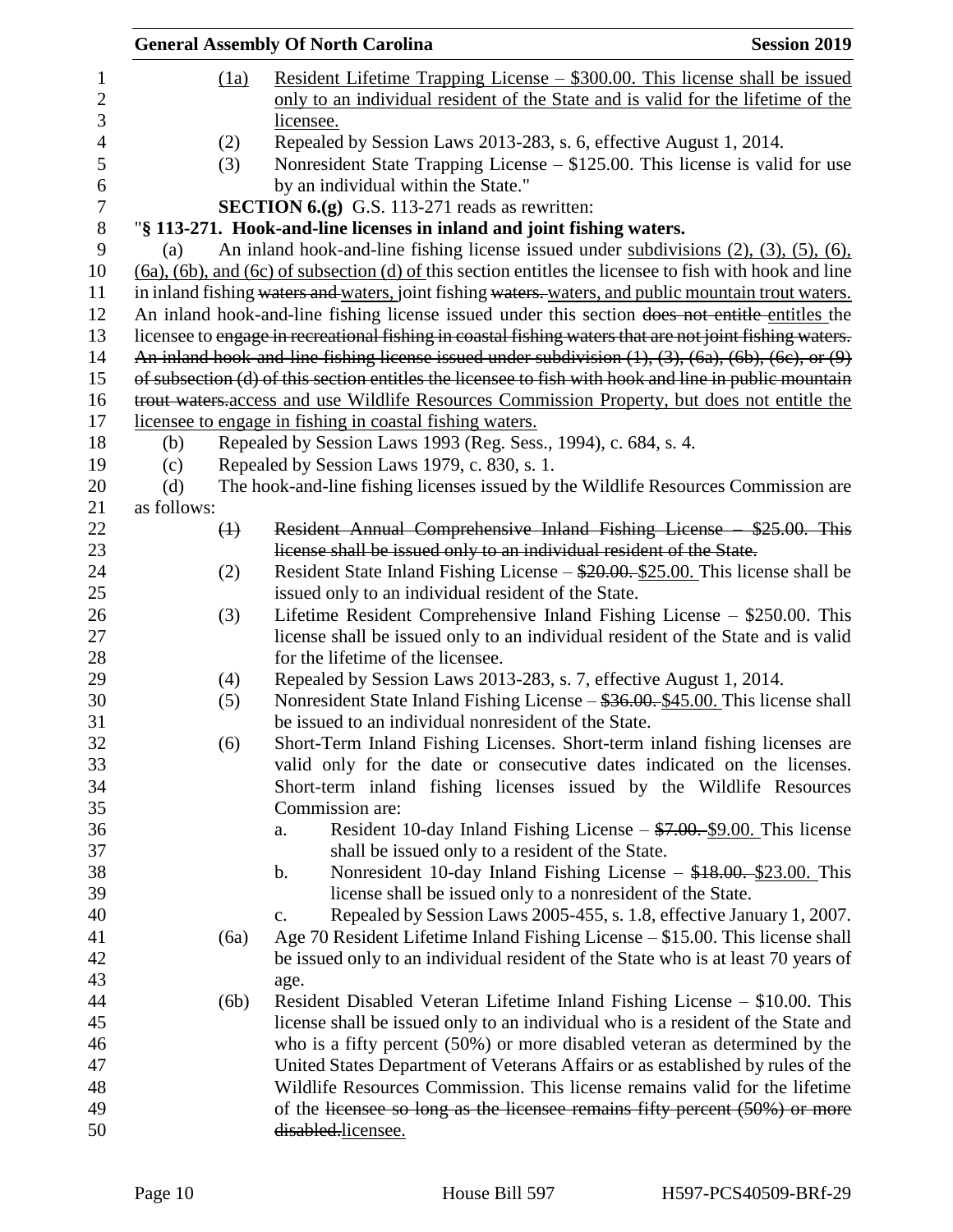|                                  | <b>General Assembly Of North Carolina</b>                                                                                                                                                                                                                                                                                                                                                                                                                                                                                                                                                                             | <b>Session 2019</b> |
|----------------------------------|-----------------------------------------------------------------------------------------------------------------------------------------------------------------------------------------------------------------------------------------------------------------------------------------------------------------------------------------------------------------------------------------------------------------------------------------------------------------------------------------------------------------------------------------------------------------------------------------------------------------------|---------------------|
| (6c)                             | Resident Totally Disabled Lifetime Inland Fishing License – \$10.00. This<br>license shall be issued only to an individual who is a resident of the State and<br>who is totally and permanently disabled as determined by the Social Security<br>Administration or as established by rules of the Wildlife Resources<br>Commission. This license remains valid for the lifetime of the licensee.                                                                                                                                                                                                                      |                     |
| (10)                             | <u> Mountain Heritage Trout Waters Three-Day Fishing License – \$8.00. This</u><br>license shall be issued to an individual resident or nonresident of the State and<br>shall entitle the holder to fish in waters designated by the Wildlife Resources<br>Commission as mountain heritage trout waters for the three consecutive days<br>indicated on the license. An individual who holds a mountain heritage trout<br>waters three-day fishing license does not need to hold any other hook-and-line<br>fishing license issued pursuant to this subsection in order to fish in mountain<br>heritage trout waters." |                     |
|                                  | <b>SECTION 6.(h)</b> G.S. 113-272 is repealed.                                                                                                                                                                                                                                                                                                                                                                                                                                                                                                                                                                        |                     |
|                                  | <b>SECTION 6.(i)</b> G.S. 113-272.3 reads as rewritten:                                                                                                                                                                                                                                                                                                                                                                                                                                                                                                                                                               |                     |
|                                  | "§ 113-272.3. Special provisions respecting fishing licenses; grabbling; taking bait fish; use                                                                                                                                                                                                                                                                                                                                                                                                                                                                                                                        |                     |
|                                  | of landing nets; lifetime licenses issued from Wildlife Resources Commission                                                                                                                                                                                                                                                                                                                                                                                                                                                                                                                                          |                     |
|                                  | headquarters; personalized lifetime sportsman combination licenses.                                                                                                                                                                                                                                                                                                                                                                                                                                                                                                                                                   |                     |
| $\cdots$                         |                                                                                                                                                                                                                                                                                                                                                                                                                                                                                                                                                                                                                       |                     |
| (c)                              | (Effective until July 1, 2019) Lifetime licenses are issued from the Wildlife                                                                                                                                                                                                                                                                                                                                                                                                                                                                                                                                         |                     |
|                                  | Resources Commission headquarters. headquarters to facilitate compliance with 50 C.F.R. §                                                                                                                                                                                                                                                                                                                                                                                                                                                                                                                             |                     |
|                                  | 80.31. Each application for an any Infant Lifetime Sportsman or Sportsman, Youth Lifetime                                                                                                                                                                                                                                                                                                                                                                                                                                                                                                                             |                     |
|                                  | Sportsman-Sportsman, or Age 70 Resident Lifetime License must be accompanied by a certified                                                                                                                                                                                                                                                                                                                                                                                                                                                                                                                           |                     |
|                                  | copy of the birth certificate, adoption order containing the date of birth, or other proof of age<br>satisfactory to the Commission, of the individual to be named as the licensee.                                                                                                                                                                                                                                                                                                                                                                                                                                   |                     |
|                                  |                                                                                                                                                                                                                                                                                                                                                                                                                                                                                                                                                                                                                       |                     |
| (e)                              | <u> Mountain Heritage Trout Waters Program. – The Wildlife Resources Commission</u>                                                                                                                                                                                                                                                                                                                                                                                                                                                                                                                                   |                     |
|                                  | shall establish and implement a Mountain Heritage Trout Waters Program to promote trout                                                                                                                                                                                                                                                                                                                                                                                                                                                                                                                               |                     |
|                                  | fishing as a heritage tourism activity. The Commission shall develop criteria for participation in                                                                                                                                                                                                                                                                                                                                                                                                                                                                                                                    |                     |
|                                  | the Program by cities and prepare a management plan for mountain heritage trout waters. A city                                                                                                                                                                                                                                                                                                                                                                                                                                                                                                                        |                     |
|                                  | that meets the criteria for participation in the Program shall be designated by the Commission as                                                                                                                                                                                                                                                                                                                                                                                                                                                                                                                     |                     |
| a Mountain Heritage Trout City." |                                                                                                                                                                                                                                                                                                                                                                                                                                                                                                                                                                                                                       |                     |
|                                  | <b>SECTION 6.(j)</b> G.S. 113-272.4 reads as rewritten:                                                                                                                                                                                                                                                                                                                                                                                                                                                                                                                                                               |                     |
|                                  | "§ 113-272.4. Collection licenses.                                                                                                                                                                                                                                                                                                                                                                                                                                                                                                                                                                                    |                     |
| (a)                              | In the interest of the orderly and efficient conservation of wildlife resources, the<br>Wildlife Resources Commission may provide for the licensing of qualified-individuals to take                                                                                                                                                                                                                                                                                                                                                                                                                                  |                     |
|                                  | any of the wildlife resources of the State under a collection license that may serve in lieu of any                                                                                                                                                                                                                                                                                                                                                                                                                                                                                                                   |                     |
|                                  | other license required in this Article. This license authorizes incidental transportation and                                                                                                                                                                                                                                                                                                                                                                                                                                                                                                                         |                     |
|                                  | possession of the wildlife resources necessary to implement the authorized purposes of the taking,                                                                                                                                                                                                                                                                                                                                                                                                                                                                                                                    |                     |
|                                  | but the Wildlife Resources Commission in its discretion may additionally impose permit                                                                                                                                                                                                                                                                                                                                                                                                                                                                                                                                |                     |
|                                  | requirements under subsection (d) below and G.S. 113-274.                                                                                                                                                                                                                                                                                                                                                                                                                                                                                                                                                             |                     |
| (b)                              | The Wildlife Resources Commission may delegate to the Executive Director the                                                                                                                                                                                                                                                                                                                                                                                                                                                                                                                                          |                     |
|                                  | authority to impose time limits during which the license is valid and restrictions as to what may                                                                                                                                                                                                                                                                                                                                                                                                                                                                                                                     |                     |
|                                  | be taken and method of taking and possession, in the interests of conservation objectives. The                                                                                                                                                                                                                                                                                                                                                                                                                                                                                                                        |                     |
|                                  | Executive Director through his responsible agents must determine whether a particular license                                                                                                                                                                                                                                                                                                                                                                                                                                                                                                                         |                     |
|                                  | applicant meets the standards and qualifications for licensees set by the Wildlife Resources                                                                                                                                                                                                                                                                                                                                                                                                                                                                                                                          |                     |
|                                  | Commission. Methods of taking under a collection license need not be restricted to those                                                                                                                                                                                                                                                                                                                                                                                                                                                                                                                              |                     |
|                                  | applicable to ordinary hunting, trapping, or fishing, but the licensee must-shall observe the                                                                                                                                                                                                                                                                                                                                                                                                                                                                                                                         |                     |
|                                  | restrictions as to taking, transportation, and possession imposed by the Executive Director upon                                                                                                                                                                                                                                                                                                                                                                                                                                                                                                                      |                     |
| the granting of the license.     |                                                                                                                                                                                                                                                                                                                                                                                                                                                                                                                                                                                                                       |                     |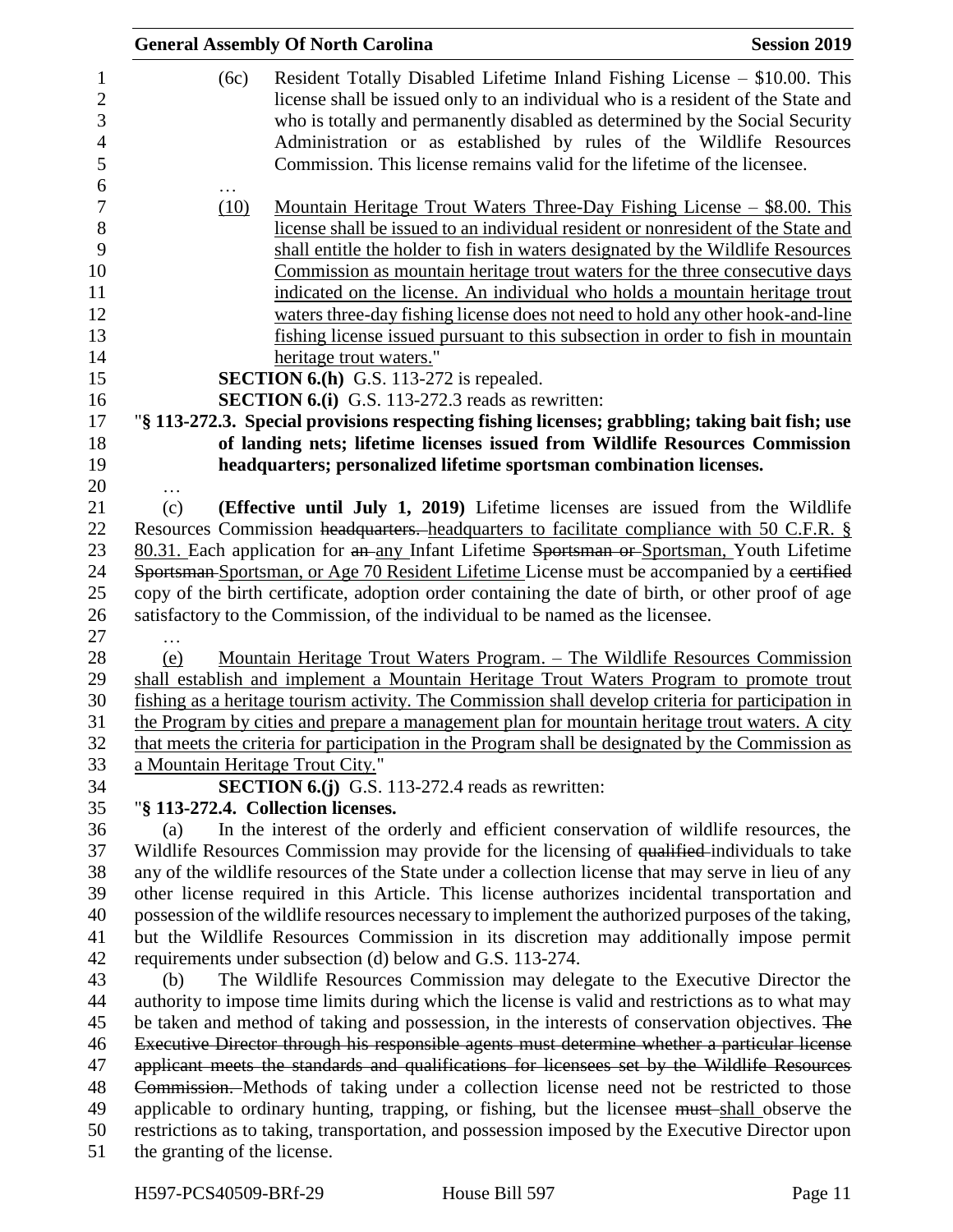(c) When a more limited duration period is not set by the Executive Director in 2 implementing the rules of the Wildlife Resources Commission, Director, collection licenses are valid from January 1 through December 31 in any year. This license is issued upon payment of five dollars (\$5.00), but the Wildlife Resources Commission may provide for issuance without charge to licensees who represent educational or scientific institutions or some governmental agency.ten dollars (\$10.00). The Wildlife Resources Commission may adopt rules to utilize replacement costs of wildlife resources to offset the impact of collection or possession activities. (d) As necessary, the Executive Director may administratively impose on licensees under this section restrictions upon individuals taking, transporting, or possessing under the license which will permit ready identification and control of those involved in the interest of efficient administration of laws pertaining to wildlife resources. Restrictions may include requirements as to record keeping, tagging, marking packages, cages, or containers and exhibition of additional

limited-purpose and limited-time permits that may be issued without charge to cover particular

 activities and other actions that may be administratively required in the reasonable implementation of the objectives of this Subchapter.

 (e) If the Executive Director deems it administratively appropriate and convenient to do 17 so, in the interests of simplifying the administration of licensing requirements, he the Executive Director may grant particular licensees under this section the privilege of utilizing assistants in taking, transporting, or possessing wildlife resources who themselves are not licensed. Any 20 assistants so taking, transporting, or possessing wildlife resources must shall have readily available for inspection a written authorization from the licensee to engage in the activity in 22 question. The written authorization must shall contain information administratively required by 23 the Executive Director, and a copy of the authorization must be placed in the mail addressed to 24 the Executive Director or his designated agent submitted to the Wildlife Resources Commission 25 before any assistant acts under the authorization. In his discretion the The Executive Director may refuse to issue, refuse to renew, or revoke the privilege conferred in this subsection. If this is done, each individual engaged in taking, transporting, or possessing wildlife resources under 28 this section must shall meet all applicable licensing and permit requirements."

 **SECTION 6.(k)** G.S. 113-272.5 reads as rewritten: "**§ 113-272.5. Captivity license.**

 (a) In the interests of humane treatment of wild animals and wild birds that are lawfully taken, crippled, tame, or unfit for immediate release into their natural habitat, the The Wildlife 33 Resources Commission may license qualified individuals to hold at a specified location location wild animals and wild birds that are lawfully taken, crippled, tame, or unfit for immediate release into their natural habitat, or one or more of any particular species of wild animal or wild bird alive in captivity for scientific, educational, exhibition, or other purposes. Before issuing this 37 license, the Executive Director must satisfy himself-determine that issuance of the license is appropriate under the objectives of this Subchapter, and that the wild animal or wild bird was not acquired unlawfully or merely as a pet. Upon refusing to issue the captivity license, the Executive Director may either take possession of the wild animal or wild bird for appropriate disposition or issue a captivity permit under G.S. 113-274(c)(1b) for a limited period until the holder makes proper disposition of the wild animal or wild bird.

 (b) Unless a shorter time is set for a license upon its issuance under the provisions of subsection (c), captivity licenses are annual licenses issued beginning January 1 each year and 45 running until the following December 31. This license is issued upon payment of five dollars (\$5.00) The captivity license for holding shall be issued upon payment of fifty dollars (\$50.00) and the captivity license for rehabilitation shall be issued upon payment of ten dollars (\$10.00) to the Wildlife Resources Commission.

 (c) The Wildlife Resources Commission may require standards of caging and care and reports to and supervision by employees of the Wildlife Resources Commission as necessary to insure humane treatment and in furtherance of the objectives of this Subchapter. The Executive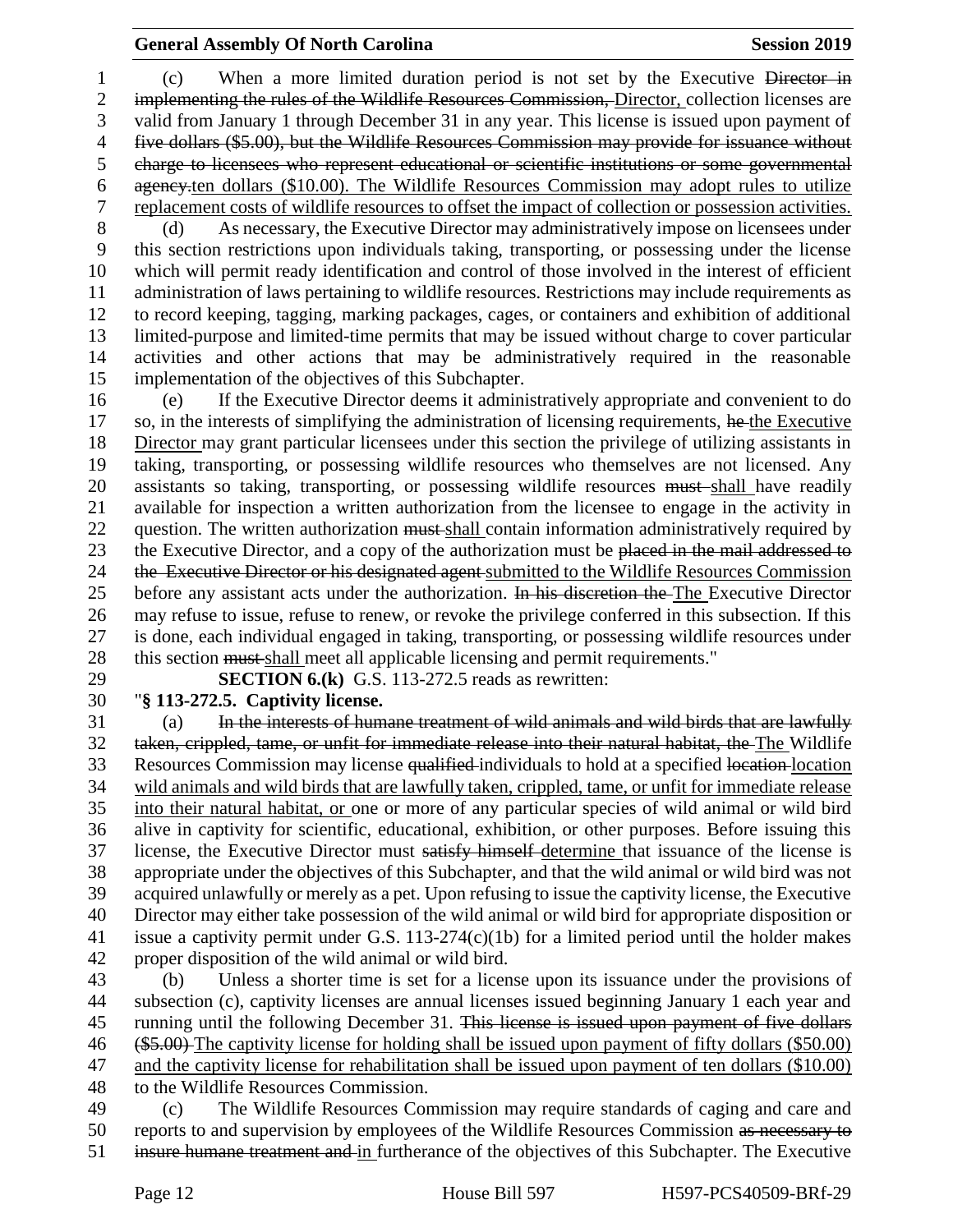| 1<br>$\mathbf{2}$<br>3<br>$\overline{4}$ | Director in implementing the provisions of this section may administratively impose through<br>responsible agents and employees restrictions upon the mode of captivity that he deems deemed<br>necessary, including prescribing methods of treatment and handling designed, if possible, to<br>enable the wild animal or wild bird to become self-sufficient and requiring that the wild animal |                                                                                                     |  |  |  |
|------------------------------------------|--------------------------------------------------------------------------------------------------------------------------------------------------------------------------------------------------------------------------------------------------------------------------------------------------------------------------------------------------------------------------------------------------|-----------------------------------------------------------------------------------------------------|--|--|--|
| $\mathfrak s$<br>6                       | or wild bird be set free when self-sufficiency is attained. handling. To this end, the Executive<br>Director may issue the captivity license with an expiration date earlier than December 31 and                                                                                                                                                                                                |                                                                                                     |  |  |  |
| $\tau$<br>$8\,$                          | may also act to terminate any captivity license earlier than the expiration date for good cause.<br>$\ldots$ "                                                                                                                                                                                                                                                                                   |                                                                                                     |  |  |  |
| 9                                        |                                                                                                                                                                                                                                                                                                                                                                                                  | <b>SECTION 6.(I)</b> G.S. 113-273 reads as rewritten:                                               |  |  |  |
| 10                                       |                                                                                                                                                                                                                                                                                                                                                                                                  | "§ 113-273. Dealer licenses. Other licenses.                                                        |  |  |  |
| 11                                       | (a)                                                                                                                                                                                                                                                                                                                                                                                              | "Dealer" Defined; All Licenses Annual. As used in this section, the word "dealer"                   |  |  |  |
| 12                                       |                                                                                                                                                                                                                                                                                                                                                                                                  | includes all persons or individuals required to be licensed under the terms of this section. Except |  |  |  |
| 13                                       |                                                                                                                                                                                                                                                                                                                                                                                                  | when indicated otherwise, dealer otherwise indicated, licenses in this section are annual licenses  |  |  |  |
| 14                                       |                                                                                                                                                                                                                                                                                                                                                                                                  | issued beginning January 1 each year running until the following December 31.                       |  |  |  |
| 15                                       | (b)                                                                                                                                                                                                                                                                                                                                                                                              | License Required; Rules Governing Licensee. - Except as otherwise provided, no                      |  |  |  |
| 16                                       |                                                                                                                                                                                                                                                                                                                                                                                                  | person may engage in any activity for which a dealer-license is provided under this section         |  |  |  |
| 17                                       |                                                                                                                                                                                                                                                                                                                                                                                                  | without first having procured a current and valid dealer-license for that activity. In implementing |  |  |  |
| 18                                       |                                                                                                                                                                                                                                                                                                                                                                                                  | the provisions of this section, the Wildlife Resources Commission may by rule govern every          |  |  |  |
| 19                                       |                                                                                                                                                                                                                                                                                                                                                                                                  | aspect of the licensee's dealings in wildlife resources. Specifically, these rules may require      |  |  |  |
| 20                                       | dealers-licensees to:                                                                                                                                                                                                                                                                                                                                                                            |                                                                                                     |  |  |  |
| 21                                       | (1)                                                                                                                                                                                                                                                                                                                                                                                              | Implement a system of tagging or otherwise identifying and controlling                              |  |  |  |
| 22                                       |                                                                                                                                                                                                                                                                                                                                                                                                  | species regulated under the license and pay a reasonable fee, not to exceed                         |  |  |  |
| 23                                       |                                                                                                                                                                                                                                                                                                                                                                                                  | two dollars and twenty five cents (\$2.25), for each tag furnished by the                           |  |  |  |
| 24                                       |                                                                                                                                                                                                                                                                                                                                                                                                  | Wildlife Resources Commission; Commission to defray costs;                                          |  |  |  |
| 25                                       | (2)                                                                                                                                                                                                                                                                                                                                                                                              | Keep records and statistics in record books furnished by the Wildlife                               |  |  |  |
| 26                                       |                                                                                                                                                                                                                                                                                                                                                                                                  | Resources Commission, and pay a reasonable charge to defray the cost of                             |  |  |  |
| 27                                       |                                                                                                                                                                                                                                                                                                                                                                                                  | furnishing the books;                                                                               |  |  |  |
| 28                                       | (3)                                                                                                                                                                                                                                                                                                                                                                                              | Be subject to inspection at reasonable hours and audit of wildlife resources                        |  |  |  |
| 29                                       |                                                                                                                                                                                                                                                                                                                                                                                                  | and pertinent records and equipment;                                                                |  |  |  |
| 30                                       | (4)                                                                                                                                                                                                                                                                                                                                                                                              | Make periodic reports;                                                                              |  |  |  |
| 31                                       | (5)                                                                                                                                                                                                                                                                                                                                                                                              | Post performance bonds payable to the Wildlife Resources Commission                                 |  |  |  |
| 32                                       |                                                                                                                                                                                                                                                                                                                                                                                                  | conditioned upon faithful compliance with provisions of law; and                                    |  |  |  |
| 33                                       | (6)                                                                                                                                                                                                                                                                                                                                                                                              | Otherwise comply with reasonable rules and administrative requirements that                         |  |  |  |
| 34                                       |                                                                                                                                                                                                                                                                                                                                                                                                  | may be imposed under the authority of this section.                                                 |  |  |  |
| 35                                       | .                                                                                                                                                                                                                                                                                                                                                                                                |                                                                                                     |  |  |  |
| 36                                       | (f)                                                                                                                                                                                                                                                                                                                                                                                              | Fur-Dealer License. – Except as otherwise provided in this subsection, any individual               |  |  |  |
| 37                                       |                                                                                                                                                                                                                                                                                                                                                                                                  | in this State who deals in furs must obtain an appropriate fur-dealer license. For the purposes of  |  |  |  |
| 38                                       |                                                                                                                                                                                                                                                                                                                                                                                                  | this subsection, "dealing in furs" is engaging in the business of buying or selling fur-bearing     |  |  |  |
| 39                                       |                                                                                                                                                                                                                                                                                                                                                                                                  | animals or other wild animals that may lawfully be sold, the raw furs, pelts, or skins of those     |  |  |  |
| 40                                       |                                                                                                                                                                                                                                                                                                                                                                                                  | animals, or the furs, pelts, or skins of wild animals which may not themselves be sold but whose    |  |  |  |
| 41                                       | fur, pelt, or skin may lawfully be sold. A hunter or trapper who has lawfully taken wild animals                                                                                                                                                                                                                                                                                                 |                                                                                                     |  |  |  |
| 42                                       | whose fur, pelt, or skin is permitted to be sold under this subsection is not considered a fur dealer                                                                                                                                                                                                                                                                                            |                                                                                                     |  |  |  |
| 43                                       | if he exclusively sells the animals or the furs, pelts, and skins, as appropriate, to licensed fur                                                                                                                                                                                                                                                                                               |                                                                                                     |  |  |  |
| 44                                       | dealers. All fur-dealer licenses are annual licenses issued beginning July 1 each year running                                                                                                                                                                                                                                                                                                   |                                                                                                     |  |  |  |
| 45                                       |                                                                                                                                                                                                                                                                                                                                                                                                  | until the following June 30. Fur-dealer licenses issued by the Wildlife Resources Commission        |  |  |  |
| 46                                       | are as follows:                                                                                                                                                                                                                                                                                                                                                                                  |                                                                                                     |  |  |  |
| 47                                       |                                                                                                                                                                                                                                                                                                                                                                                                  |                                                                                                     |  |  |  |
| 48                                       | (3)                                                                                                                                                                                                                                                                                                                                                                                              | Fur-dealer station license, one hundred twenty dollars (\$120.00). Authorizes                       |  |  |  |
| 49                                       |                                                                                                                                                                                                                                                                                                                                                                                                  | a person or individual to deal in furs at an established location where fur                         |  |  |  |
| 50                                       |                                                                                                                                                                                                                                                                                                                                                                                                  | dealings occur under the supervision of a responsible individual manager                            |  |  |  |

General Assembly Of North Carolina **Session 2019** 

named in the license. Individual employees of the business dealing in furs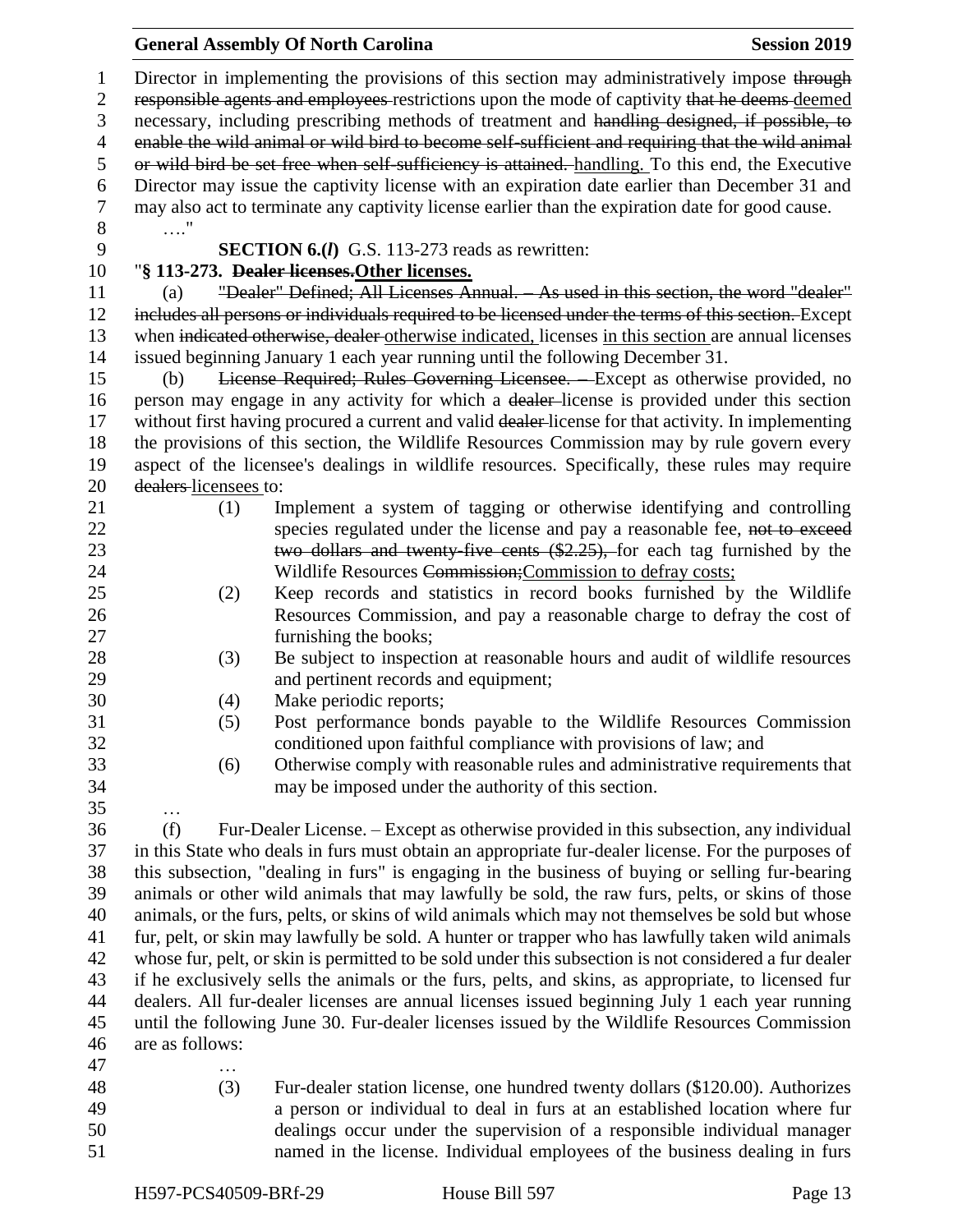| $\mathbf{1}$     | solely at the established location under the supervision of the manager need                        |
|------------------|-----------------------------------------------------------------------------------------------------|
| $\sqrt{2}$       | not acquire an individual license. Any employee who also deals in furs outside                      |
| 3                | the established location must shall obtain the appropriate individual license.                      |
| $\overline{4}$   | Individuals dealing in furs at an established location may elect to do so under                     |
| 5                | their individual licenses.                                                                          |
| $\boldsymbol{6}$ | The Executive Director may administratively provide for reissuance of a                             |
| $\boldsymbol{7}$ | station license without charge for the remainder of the year when either a                          |
| $8\,$            | business continues at an established location under a new supervising manager                       |
| 9                | or the business changes to a new location. Before reissuing the license,                            |
| 10               | however, the Executive Director must satisfy himself-shall determine that                           |
| 11               | there is a continuation of essentially the same business previously licensed                        |
| 12               | and that any new supervising manager meets the qualifications imposed by                            |
| 13               | rules of the Wildlife Resources Commission. The supervising manager must                            |
| 14               | shall file the names of all employees of the business covered by a fur-dealer                       |
| 15               | station license, whether temporary or permanent, including employees who                            |
| 16               | process or skin the animals.                                                                        |
| 17               | The Executive Director must shall furnish supervising managers and individual licensees with        |
| 18               | forms or record books for recording required information as to purchase, sale, importation,         |
| 19               |                                                                                                     |
| 20               | exportation, and other dealings, and make a reasonable charge to cover the costs of any record      |
| 21               | books furnished. It is unlawful for anyone dealing in furs to fail to submit reports required by    |
|                  | rules or reasonable administrative directives.                                                      |
| 22               | Controlled Hunting Preserve Operator License. – The Wildlife Resources                              |
| 23               | Commission is authorized by rule to set standards for and to license the operation of controlled    |
| 24               | hunting preserves operated by private persons. Controlled hunting preserves are of two-three        |
| 25               | types: one is an area marked with appropriate signs along the outside boundaries on which only      |
| 26               | domestically raised chukars, Hungarian partridges, and game birds other than wild turkeys are       |
| 27               | taken; the other one is an area enclosed with a dog-proof fence on which rabbits may be hunted      |
| 28               | with dogs only; and one is an area enclosed with a dog-proof fence on which foxes and coyotes       |
| 29               | may be hunted with dogs only. A controlled fox and coyote hunting preserve operated for private     |
| 30               | use may be of any size; a controlled hunting preserve operated for commercial purposes shall be     |
| 31               | an area of not less than 500 acres or of such size as set by regulation of the Wildlife Resources   |
| 32               | Commission, which shall take into account differences in terrain and topography, as well as the     |
| 33               | welfare of the wildlife.                                                                            |
| 34               | Operators of controlled fox hunting preserves may purchase live foxes and coyotes from              |
| 35               | licensed trappers who live-trap foxes and coyotes during any open season for trapping them and      |
| 36               | may, at any time, take live foxes from their preserves for sale to other licensed operators. The    |
| 37               | controlled hunting preserve operator license may be purchased for a fee of fifty dollars (\$50.00), |
| 38               | one hundred dollars (\$100.00) and is an annual license issued beginning 1 July each year running   |
| 39               | until the following 30 June.                                                                        |
| 40               | Game Bird Propagation License. – No person may propagate game birds in captivity<br>(h)             |
| 41               | or possess game birds for propagation without first procuring a license under this subsection. The  |
| 42               | Wildlife Resources Commission may by rule prescribe the activities to be covered by the             |
| 43               | propagation license, which species of game birds may be propagated, and the manner of keeping       |
| 44               | and raising the birds, in accordance with the overall objectives of conservation of wildlife        |
| 45               | resources. Except as limited by this subsection, propagated game birds may be raised and sold       |
| 46               | for purposes of propagation, stocking, food, or taking in connection with dog training as           |
| 47               | authorized in G.S. 113-291.1(d). Migratory game bird operations authorized under this               |
| 48               | subsection must also comply with any applicable provisions of federal law and rules. The            |
| 49               | Wildlife Resources Commission may impose requirements as to shipping, marking packages,             |
| 50               | banding, tagging, or wrapping the propagated birds and other restrictions designed to reduce the    |
| 51               | change of illicit game birds being disposed of under the cover of licensed operations. The          |

**General Assembly Of North Carolina Session 2019**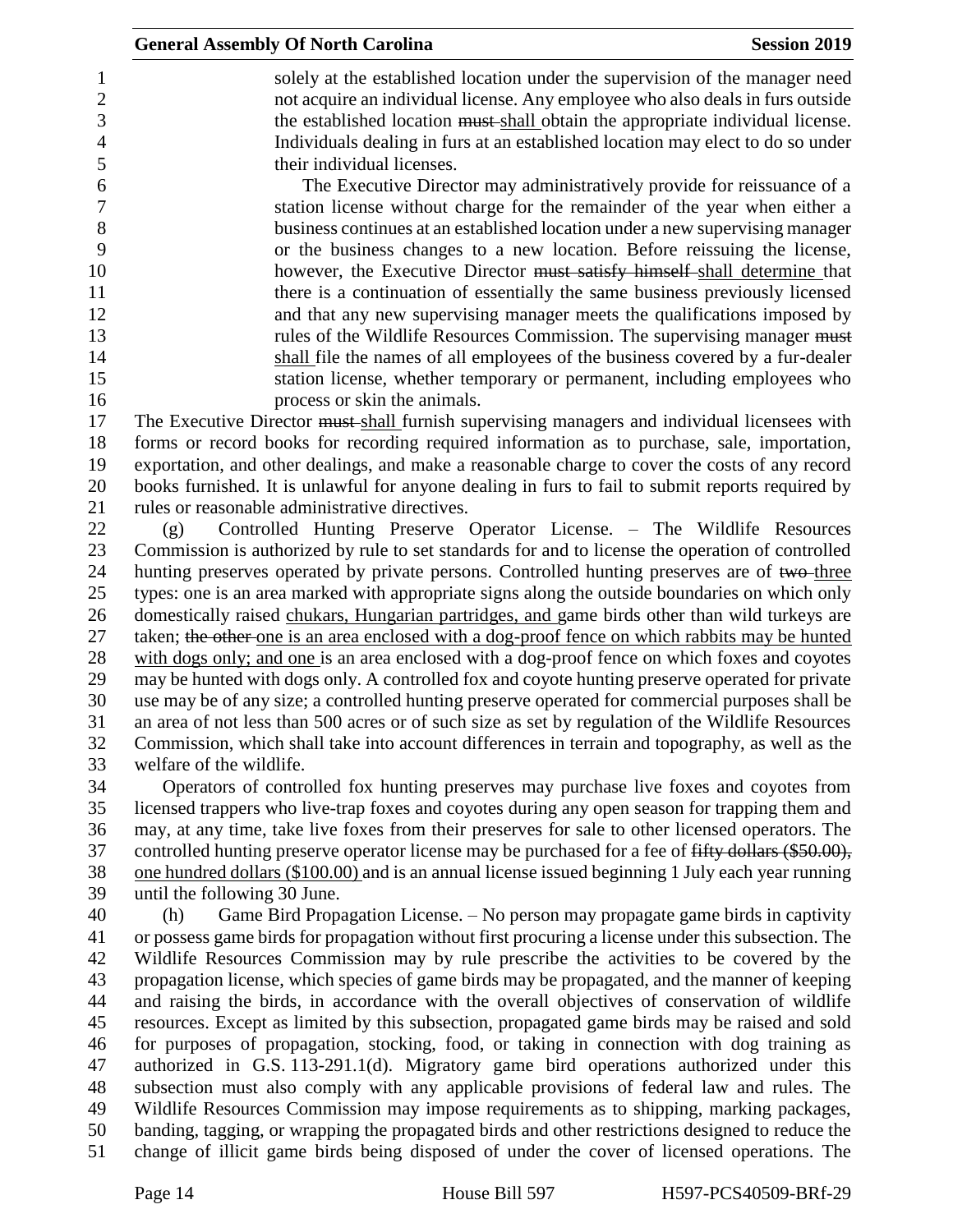Wildlife Resources Commission may make a reasonable charge for any bands, tags, or wrappers furnished propagators. The game bird propagation license is issued by the Wildlife Resources Commission upon payment of a fee of five dollars (\$5.00). ten dollars (\$10.00). It authorizes a person or individual to propagate and sell game birds designated in the license, in accordance with the rules of the Wildlife Resources Commission, except: (1) Wild turkey and ruffed grouse may not be sold for food. (2) Production and sale of pen-raised quail for food purposes is under the 8 exclusive control of the Department of Agriculture and Consumer Services.<br>9 The Wildlife Resources Commission, however, may regulate the possession. The Wildlife Resources Commission, however, may regulate the possession, propagation, and transportation of live pen-raised quail. … (k) Taxidermy License. – Any individual who engages in taxidermy taxidermy, including the tanning of hides, involving wildlife for any compensation, including reimbursement for the cost of materials, must first procure a taxidermy license. This license is an annual license issued by the Wildlife Resources Commission for ten dollars (\$10.00). The Wildlife Resources Commission must require a licensee to keep records concerning any wildlife taken or possessed by him; to keep records of the names and addresses of persons bringing him wildlife, the names and addresses of persons taking the wildlife if different, and other information concerning the origin of the wildlife; to inspect any applicable licenses or permits pertaining to the taking and possession of wildlife brought to him; to restrict him to taxidermy upon lawfully acquired 21 wildlife; and to keep other pertinent records. fifty dollars (\$50.00). In addition to a taxidermy license, license holders engaging in taxidermy of any species of the family Cervidae must also obtain a taxidermy cervid certification issued by the Wildlife Resources Commission for five dollars (\$5.00), the proceeds of which shall be used to fund the Cervid Health Cooperator Program and for other chronic wasting disease surveillance. The Wildlife Resources Commission is authorized by rule to set standards and reporting requirements for taxidermy licenses and certifications. No taxidermist subject to license requirements may sell any game or game fish in which he deals except that a taxidermist may acquire a valid possessory lien upon game or game fish under the terms of Chapter 44A of the General Statutes and, with a trophy sale permit from 30 the Executive Director, Wildlife Resources Commission, may sell the game or game fish under the procedure authorized in Chapter 44A. Wildlife acquired by a taxidermist is deemed "personal property" for the purposes of Chapter 44A. (*l*) Wildlife Control Agent License. – Any individual who engages in wildlife damage control or wildlife removal activities, including bat eviction, for compensation, including reimbursement for the cost of materials, shall first procure a wildlife control agent license. This is an annual license issued by the Wildlife Resources Commission for fifty dollars (\$50.00). This license shall not be required for licensed trappers taking wild animals during the established trapping season for that species. The Wildlife Resources Commission is authorized by rule to set standards for and to license wildlife control agents. (m) Alligator Control Agent Certification. – In addition to the wildlife control agent license, any individual who engages in alligator damage control or removal activities for compensation, including reimbursement for the cost of materials, shall first procure an alligator control agent certification. This is an annual certification issued by the Wildlife Resources Commission for twenty-five dollars (\$25.00). The Wildlife Resources Commission is authorized by rule to set standards for and to certify alligator control agents. This certification does not include privileges conveyed with an endangered species permit. The endangered species permit shall be obtained prior to conducting activities under the authorization of this certification." **SECTION 6.(m)** G.S. 113-274 reads as rewritten: "**§ 113-274. Permits.** (a) As used in this Article, the word "permit" refers to a written authorization issued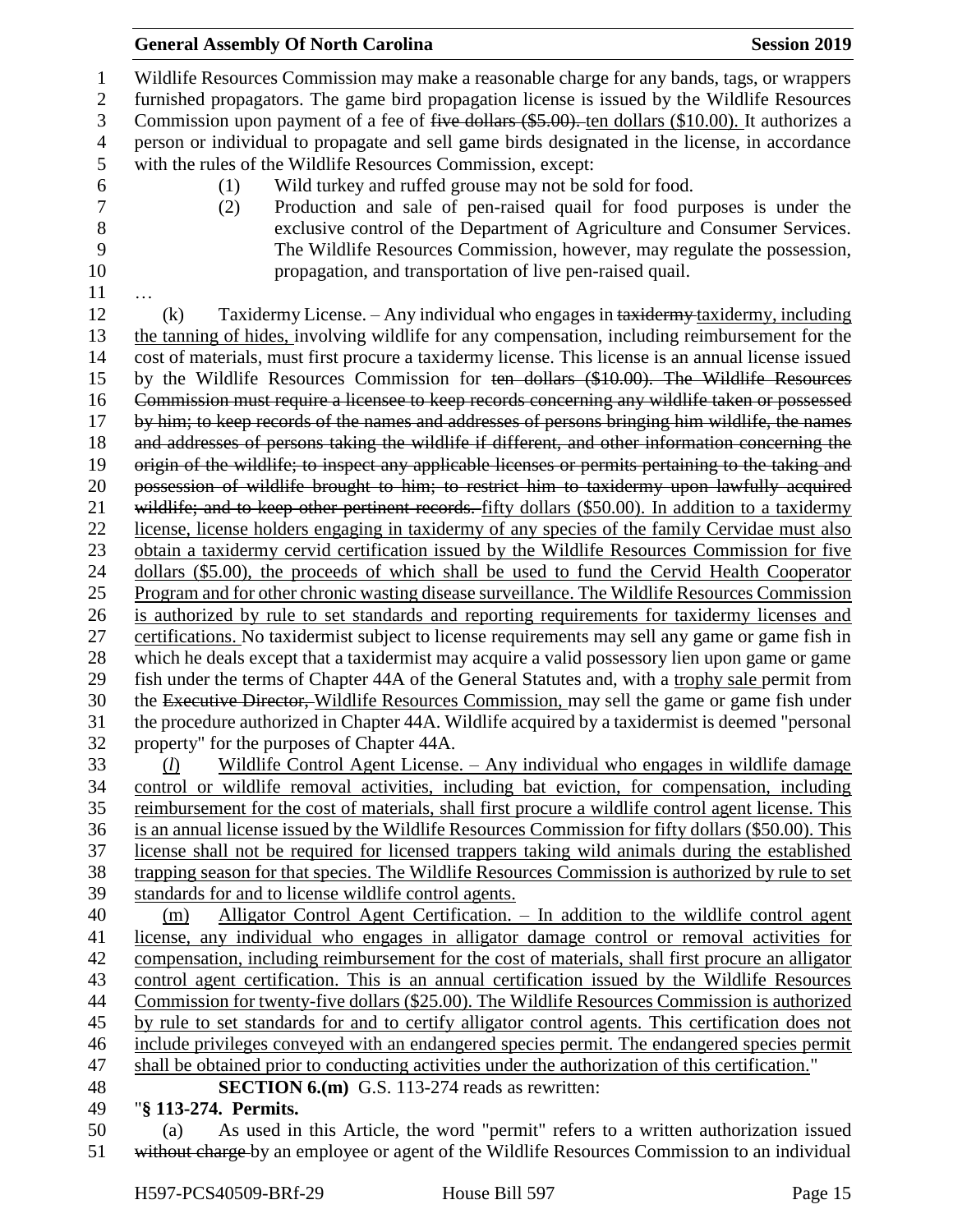or a person to conduct some activity over which the Wildlife Resources Commission has jurisdiction. Unless otherwise specified, permits are issued at no cost. When a more limited duration period is not set by the Executive Director, permits are valid through December 31 in any calendar year. When sale of wildlife resources is permitted, rules or the directives of the Executive Director may require the retention of invoices or copies of invoices in lieu of a permit. (b) Except as otherwise specifically provided, no one may engage in any activity for which a permit is required without having first procured a current and valid permit. (c) The Wildlife Resources Commission may issue the following permits: … (1c) Possession Permit. Permit – (\$10.00). Authorizes the possession of dead wildlife or other wildlife resources lawfully acquired. The Wildlife Resources Commission may by rule implement the issuance and supervision of this permit, in accordance with governing laws and rules respecting the possession of wildlife. Any substantial deviation from reasonable requirements imposed by rule or administratively under the authority of this section renders the possession of the wildlife unlawful. … (3) Exportation or Importation Permit. Permit – (\$10.00). Authorizes the exportation or importation of wildlife resources from or into the State or from county to county. The Wildlife Resources Commission may by rule implement the issuance and supervision of this permit, in accordance with governing laws and rules respecting the exportation and importation of wildlife resources. Any substantial deviation from reasonable requirements imposed by rule or administratively under the authority of this section renders the importation or exportation of the wildlife resources unlawful. 26 (3a) Trophy Wildlife Sale Permit. Permit –  $(\$10.00)$ . Authorizes the owner of lawfully taken and possessed dead wildlife specimens or their parts that are mounted, stuffed, or otherwise permanently preserved to sell identified individual specimens that may lawfully be sold under applicable laws and rules. … (3d) Endangered Species Permit – (\$10.00). Authorizes the collection, possession, or survey of endangered species. The Wildlife Resources Commission may by rule set standards and requirements for this permit. The Wildlife Resources Commission may enact rules utilizing replacement costs of wildlife resources to offset the impact of collection, possession, or survey activities. (3e) Field Trial Permit – (\$10.00). Authorizes an individual to hold a Commission-sanctioned field trial for dogs in accordance with governing laws and rules adopted and implemented by the Wildlife Resources Commission. …." **SECTION 6.(n)** G.S. 113-275 reads as rewritten: "**§ 113-275. General provisions respecting licenses and permits.** (a) The Wildlife Resources Commission is authorized to make agreements with other jurisdictions as to reciprocal honoring of licenses in the best interests of the conservation of wildlife resources. (a1) Notwithstanding the fees specified for nonresident individuals by G.S. 113-270.2, 113-270.3, 113-270.4, 113-270.5, 113-271, 113-272, 113-272.2, and 113-273, 113-273, or Wildlife Resources Commission rules, if the Wildlife Resources Commission finds that a state has a nonresident license fee related to wildlife resources that exceeds the fee for a comparable nonresident license in North Carolina, the Wildlife Resources Commission may, by resolution in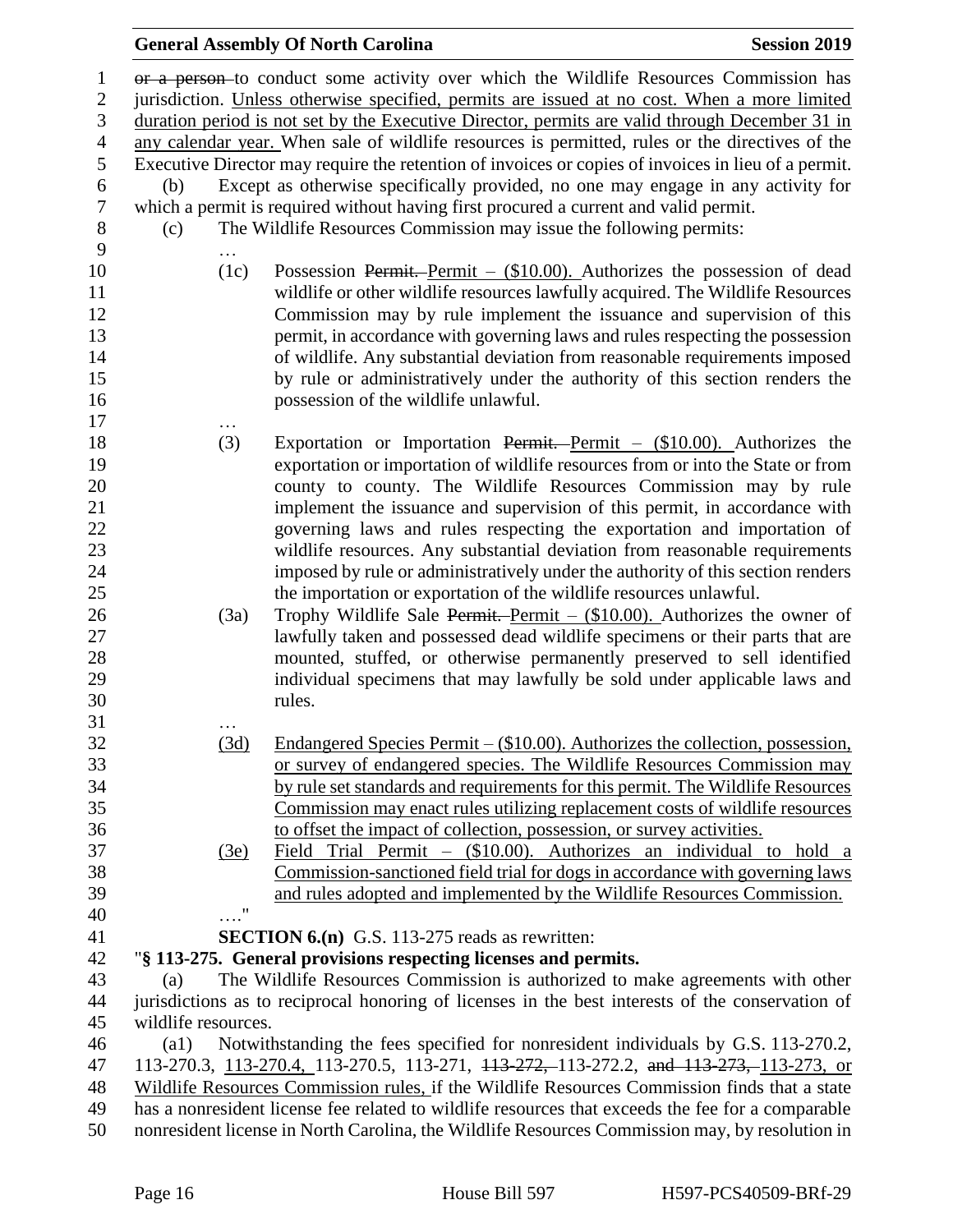|                              | <b>General Assembly Of North Carolina</b><br><b>Session 2019</b>                                                                                                                                   |  |  |  |
|------------------------------|----------------------------------------------------------------------------------------------------------------------------------------------------------------------------------------------------|--|--|--|
| $\mathbf{1}$<br>$\mathbf{2}$ | official session, increase the nonresident license fee applicable to citizens of that state to an<br>amount equal to the fee a North Carolina resident is required to pay in that state.           |  |  |  |
| 3                            | The action of the Wildlife Resources Commission to increase a fee pursuant to this subsection                                                                                                      |  |  |  |
| $\overline{4}$               | is not subject to the provisions of Article 2A of Chapter 150B of the General Statutes. The action                                                                                                 |  |  |  |
| 5                            | of the Wildlife Resources Commission to increase a fee pursuant to this subsection becomes                                                                                                         |  |  |  |
| 6                            | effective on the date specified by the Wildlife Resources Commission.                                                                                                                              |  |  |  |
| 7                            |                                                                                                                                                                                                    |  |  |  |
| 8                            | (k)<br>A person may use a bow and arrow to take nongame fish in inland and joint fishing                                                                                                           |  |  |  |
| 9                            | waters subject to any applicable rule of the Wildlife Resources Commission regarding seasons,                                                                                                      |  |  |  |
| 10                           | creel limits, type of weapon or subsidiary gear, or any other restriction necessary for the                                                                                                        |  |  |  |
| 11                           | conservation of wildlife under the authority of the following licenses:                                                                                                                            |  |  |  |
| 12<br>13                     | All of the combination hunting and fishing licenses issued pursuant to<br>(1)<br>G.S. 113-270.1C;                                                                                                  |  |  |  |
| 14                           | All of the sportsman licenses issued pursuant to G.S. 113-270.1D;<br>(2)                                                                                                                           |  |  |  |
| 15                           | The hunting licenses issued pursuant to G.S. 113- $270.2(c)(1)$ , (2), (3), (5),<br>(3)                                                                                                            |  |  |  |
| 16                           | and $(6)$ ;                                                                                                                                                                                        |  |  |  |
| 17                           | The hook-and-line fishing licenses issued pursuant to $G.S. 113-271(d)(1),(2),$<br>(4)                                                                                                             |  |  |  |
| 18                           | G.S. $113-271(d)(2)$ , (3), (4), (5), (6), (8), and (9); and                                                                                                                                       |  |  |  |
| 19                           | All of the special device fishing licenses issued pursuant to G.S. 113-272.2."<br>(5)                                                                                                              |  |  |  |
| 20                           | <b>SECTION 6.(0)</b> G.S. 113-276 reads as rewritten:                                                                                                                                              |  |  |  |
| 21                           | "§ 113-276. Exemptions and exceptions to license and permit requirements.                                                                                                                          |  |  |  |
| 22                           |                                                                                                                                                                                                    |  |  |  |
| 23                           | (d)<br>Except as otherwise provided in this Subchapter, individuals under 16 years of age                                                                                                          |  |  |  |
| 24                           | are exempt from the hunting and trapping license requirements of G.S. 113-270.1B(a) and                                                                                                            |  |  |  |
| 25                           | $G.S. 113-270.3(a), G.S. 113-270.3$ , except that such individuals are not exempt from the                                                                                                         |  |  |  |
| 26                           | American alligator licenses established in G.S. 113-270.3(b)(6) and G.S. 113-270.3(b)(7), elk                                                                                                      |  |  |  |
| 27                           | licenses established in G.S. $113-270.3(b)(8)$ and G.S. $113-270.3(b)(9)$ , and the falconry license                                                                                               |  |  |  |
| 28                           | described in G.S. 113-270.3(b)(4). Individuals under 16 may hunt under this exemption, provided                                                                                                    |  |  |  |
| 29                           | that the hunter is accompanied by an adult of at least 18 years of age who is licensed to hunt in                                                                                                  |  |  |  |
| 30                           | this State. For purposes of this section, "accompanied" means that the licensed adult maintains a                                                                                                  |  |  |  |
| 31<br>32                     | proximity that enables the adult to monitor the activities of the hunter by remaining within sight                                                                                                 |  |  |  |
| 33                           | and hearing distance at all times without use of electronic devices. Upon successfully obtaining<br>the hunter education certificate of competency required by G.S. $113-270.1A(a)$ , a hunter may |  |  |  |
| 34                           |                                                                                                                                                                                                    |  |  |  |
| 35                           | hunt under the license exemption until age 16 without adult accompaniment. Individuals under<br>16 years of age are exempt from the fishing license requirements of G.S. 113-270.1B(a),            |  |  |  |
| 36                           | 113-272, and 113-271.                                                                                                                                                                              |  |  |  |
| 37                           |                                                                                                                                                                                                    |  |  |  |
| 38                           | (l2)<br>A resident of this State who is a member of the Armed Forces of the United States                                                                                                          |  |  |  |
| 39                           | serving outside the State, or who is serving on full-time active military duty outside the State in                                                                                                |  |  |  |
| 40                           | a reserve component of the Armed Forces of the United States as defined in 10 U.S.C. 10101, is                                                                                                     |  |  |  |

 exempt from the hunting and fishing license requirements of G.S. 113-270.1B, G.S. 113-270.3(b)(1), G.S. 113-270.3(b)(3), G.S. 113-270.3(b)(5), G.S. 113-271, G.S. 113-272, G.S. 113-272.2(c)(1), and the Coastal Recreational Fishing License requirements of G.S. 113-174.2 while that person is on leave in this State for 30 days or less. In order to qualify for the exemption provided under this subsection, the person shall have on his or her person at all times during the hunting or fishing activity the person's military identification card and a copy of the official document issued by the person's service unit confirming that the person is on authorized leave from a duty station outside this State.

 A person exempted from licensing requirements under this subsection is responsible for complying with any reporting requirements prescribed by rule of the Wildlife Resources Commission, complying with the hunter education requirements of G.S. 113-270.1A, purchasing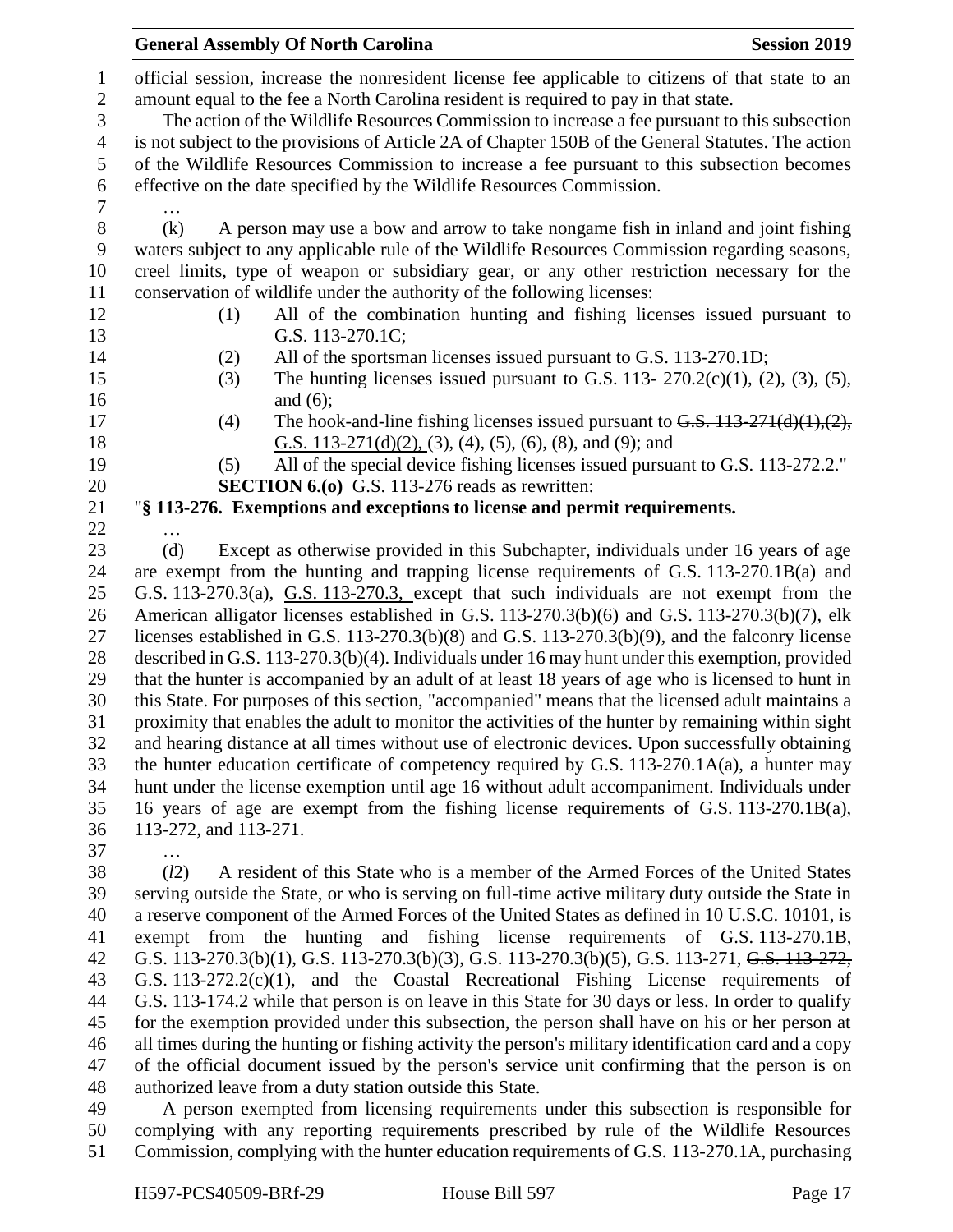any federal migratory waterfowl stamps as a result of waterfowl hunting activity, and complying with any other requirements that the holder of a North Carolina license is subject to. (m) The fourth day of July of each year is declared a free fishing day to promote the sport of fishing and no hook-and-line fishing license is required to fish in any of the public waters of the State on that day. All other laws and rules pertaining to hook-and-line fishing apply. (n) The Wildlife Resources Commission may adopt rules to exempt individuals from the hunting and fishing license requirements of G.S. 113-270.1B, 113-270.3(b)(1), 113-270.3(b)(1a), 113-270.3(b)(1b), 113-270.3(b)(2), 113-270.3(b)(3), 113-270.3(b)(5), 9 113-271,  $\overline{113-272}$ , and  $\overline{113-272.2(c)(1)}$  who participate in organized hunting and fishing events for the specified time and place of the event when the purpose of the event is consistent with the conservation objectives of the Commission. A person exempted from licensing requirements under this subsection is responsible for complying with any reporting requirements prescribed by rule of the Wildlife Resources Commission, purchasing any federal migratory waterfowl stamps as a result of waterfowl hunting activity, and complying with any other requirements that the holder of a North Carolina license is subject to. Those exempted persons shall comply with the hunter safety requirements of G.S. 113-270.1A or shall be accompanied by a properly licensed adult who maintains a proximity to the license exempt individual which enables the adult to monitor the activities of, and communicate with, the individual at all times." **SECTION 6.(p)** G.S. 113-276.1 reads as rewritten: "**§ 113-276.1. Regulatory authority of Wildlife Resources Commission as to license requirements and exemptions.** In its discretion and in accordance with the best interests of the conservation of wildlife resources, the Wildlife Resources Commission may implement the provisions of this Article with rules that: (1) [Reserved.] (2) Regulate license requirements and exemptions applying to the taking of wildlife on particular waters forming or lying across a county boundary where there may be confusion as to the location of the boundary, hardship imposed as to the location of the boundary, or difficulty of administering or enforcing the law with respect to the actual boundary location. (3) Require persons subject to license requirements, and persons exempt from license requirements, to carry, display, or produce identification that may be necessary to substantiate the person's entitlement to a particular license or to a particular exemption from license requirements. (4) Require individuals aboard vessels or carrying weapons or other gear that may be used to take wildlife resources, and in an area at a time wildlife resources may be taken, to exhibit identification that includes the individual's name and current address. More than one piece of identification, including a vehicle driver license, may be required to be exhibited, if available. (5) Implement a system of tagging and reporting fur-bearing animals and big game. Upon the implementation of a tagging system for any species of fur-bearing animal, the Wildlife Resources Commission may charge a **reasonable fee to defray its costs, not to exceed two dollars twenty five cents**  (\$2.25) per tag, costs for each tag furnished. The price of the big game hunting license includes the cost of big game tags." **SECTION 6.(q)** G.S. 113-276.2 reads as rewritten: "**§ 113-276.2. Licensees and permittees subject to administrative control; refusal to issue or reissue, suspension, and revocation of their licenses and permits; court orders of suspension.**

(a) This section applies to the administrative control of: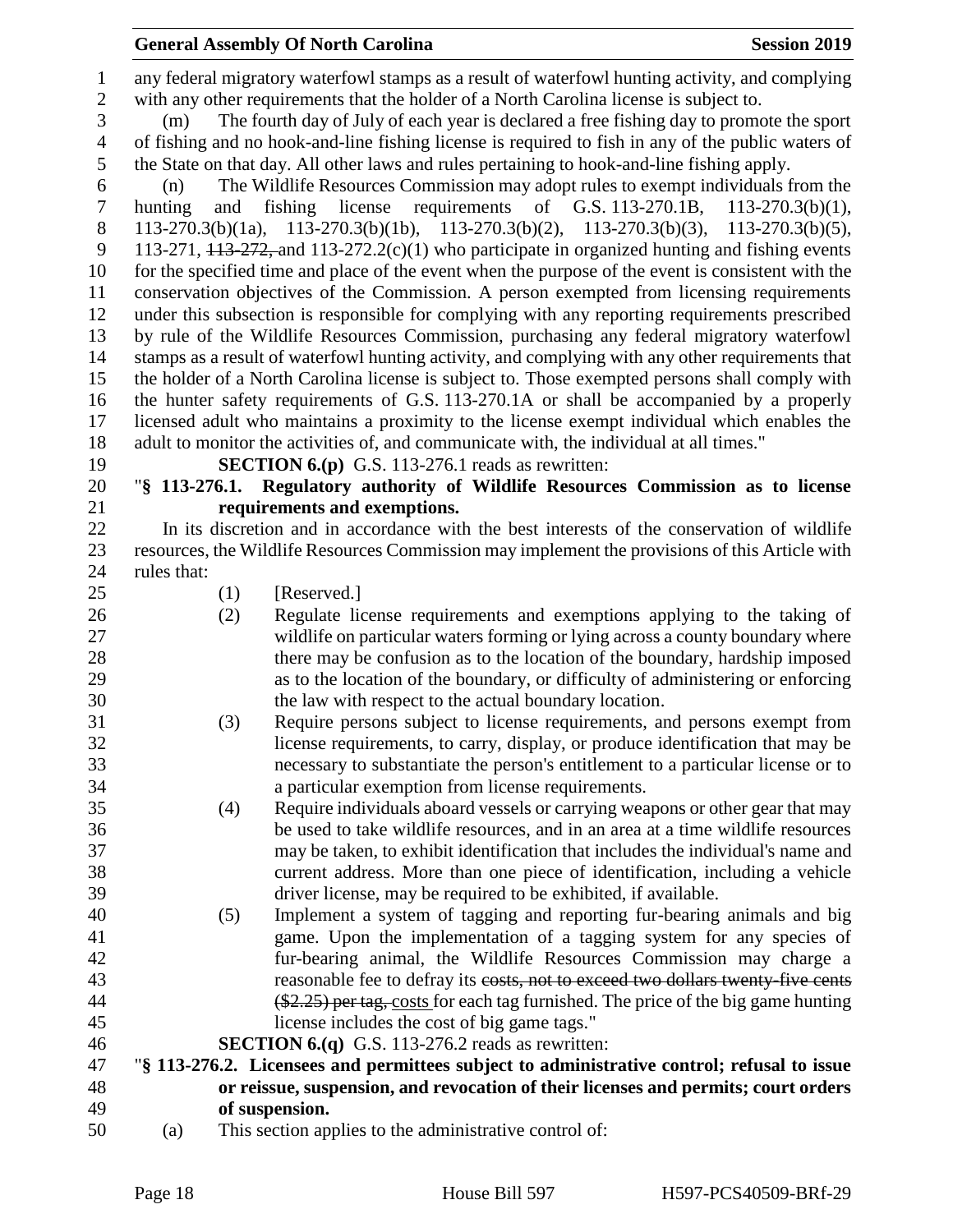|                                                                                                                                                                                           | <b>Session 2019</b><br><b>General Assembly Of North Carolina</b>                                                                                      |
|-------------------------------------------------------------------------------------------------------------------------------------------------------------------------------------------|-------------------------------------------------------------------------------------------------------------------------------------------------------|
| (1)                                                                                                                                                                                       | Persons, other than individual hunters and fishermen taking wildlife as                                                                               |
|                                                                                                                                                                                           | sportsmen, holding permits under this Article;                                                                                                        |
| (2)                                                                                                                                                                                       | Individuals holding special device licenses under G.S. $113-272.2(c)(1)$ , $(1a)$ ,                                                                   |
|                                                                                                                                                                                           | $(2)$ , and $(2a)$ ;                                                                                                                                  |
| (3)                                                                                                                                                                                       | Individuals holding collection licenses under G.S. 113-272.4;                                                                                         |
| (4)                                                                                                                                                                                       | licenses<br>Individuals<br>holding<br>captivity<br>under<br>G.S. 113-272.5<br>and                                                                     |
|                                                                                                                                                                                           | G.S. 113-272.6; and                                                                                                                                   |
| (5)                                                                                                                                                                                       | Persons holding dealer-licenses under G.S. 113-273.                                                                                                   |
| $\ldots$ "                                                                                                                                                                                |                                                                                                                                                       |
|                                                                                                                                                                                           | <b>TRAPPER IDENTIFICATION NUMBERS</b>                                                                                                                 |
|                                                                                                                                                                                           | <b>SECTION 7.</b> G.S. 113-291.6(b) reads as rewritten:                                                                                               |
| " $(b)$                                                                                                                                                                                   | No one may take wild animals by trapping with any steel-jaw, leghold, or conibear                                                                     |
| trap unless it:                                                                                                                                                                           |                                                                                                                                                       |
| (1)                                                                                                                                                                                       | Has a jaw spread of not more than seven and one-half inches.                                                                                          |
| (2)                                                                                                                                                                                       | Is horizontally offset with closed jaw spread of at least three sixteenths of an                                                                      |
|                                                                                                                                                                                           | inch for a trap with a jaw spread of more than five and one-half inches. This                                                                         |
|                                                                                                                                                                                           | subdivision does not apply if the trap is set in the water with quick-drown type                                                                      |
|                                                                                                                                                                                           | of set.                                                                                                                                               |
| (3)                                                                                                                                                                                       | Is smooth edged and without teeth or spikes.                                                                                                          |
| (4)                                                                                                                                                                                       | Has a weather-resistant permanent tag attached legibly giving the trapper's                                                                           |
|                                                                                                                                                                                           | name and address-address or the trapper's trapper identification number                                                                               |
|                                                                                                                                                                                           | provided by the Wildlife Resources Commission and the Wildlife Resources<br>Commission's telephone number to report wildlife violations. If a trapper |
|                                                                                                                                                                                           | places a trap on the property of another that gives the trapper's trapper                                                                             |
|                                                                                                                                                                                           | identification number instead of the trapper's name and address, the Wildlife                                                                         |
|                                                                                                                                                                                           | Resources Commission shall disclose the identity of the trapper to the                                                                                |
|                                                                                                                                                                                           | landowner upon the landowner's request.                                                                                                               |
|                                                                                                                                                                                           | A steel-jaw or leghold trap set on dry land with solid anchor may not have a trap chain longer                                                        |
|                                                                                                                                                                                           | than eight inches from trap to anchor unless fitted with a shock-absorbing device approved by                                                         |
|                                                                                                                                                                                           | the Wildlife Resources Commission."                                                                                                                   |
|                                                                                                                                                                                           |                                                                                                                                                       |
|                                                                                                                                                                                           | <b>ENFORCEMENT AUTHORITY FOR WRC INSPECTORS AND PROTECTORS</b><br><b>SECTION 8.(a)</b> G.S. 106-202.15 reads as rewritten:                            |
|                                                                                                                                                                                           | "§ 106-202.15. Powers and duties of the Board.                                                                                                        |
|                                                                                                                                                                                           | The Board shall have all of the following powers and duties:                                                                                          |
|                                                                                                                                                                                           |                                                                                                                                                       |
| (10)                                                                                                                                                                                      | To cooperate or enter into formal agreements with any agency of this State or                                                                         |
|                                                                                                                                                                                           | of any other state or of the federal government for the purpose of enforcing                                                                          |
|                                                                                                                                                                                           | any of the provisions of this Article.                                                                                                                |
| $\ldots$ "                                                                                                                                                                                |                                                                                                                                                       |
|                                                                                                                                                                                           | <b>SECTION 8.(b)</b> G.S. 113-136 reads as rewritten:                                                                                                 |
|                                                                                                                                                                                           | "§ 113-136. Enforcement authority of inspectors and protectors; refusal to obey or allow                                                              |
|                                                                                                                                                                                           | inspection by inspectors and protectors.                                                                                                              |
| Inspectors and protectors are granted the powers of peace officers anywhere in this<br>(a)                                                                                                |                                                                                                                                                       |
| State, and beyond its boundaries to the extent provided by law, in enforcing all matters within                                                                                           |                                                                                                                                                       |
|                                                                                                                                                                                           | their respective subject-matter jurisdiction as set out in this section.                                                                              |
| The jurisdiction of inspectors extends to all matters within the jurisdiction of the<br>(b)<br>Department set out in this Subchapter, Part 5D of Article 7 of Chapter 143B of the General |                                                                                                                                                       |
|                                                                                                                                                                                           | Statutes, Article 5 of Chapter 76 of the General Statutes, and Article 2 of Chapter 77 of the                                                         |
|                                                                                                                                                                                           |                                                                                                                                                       |
|                                                                                                                                                                                           | General Statutes, and to all other matters within the jurisdiction of the Department which it directs                                                 |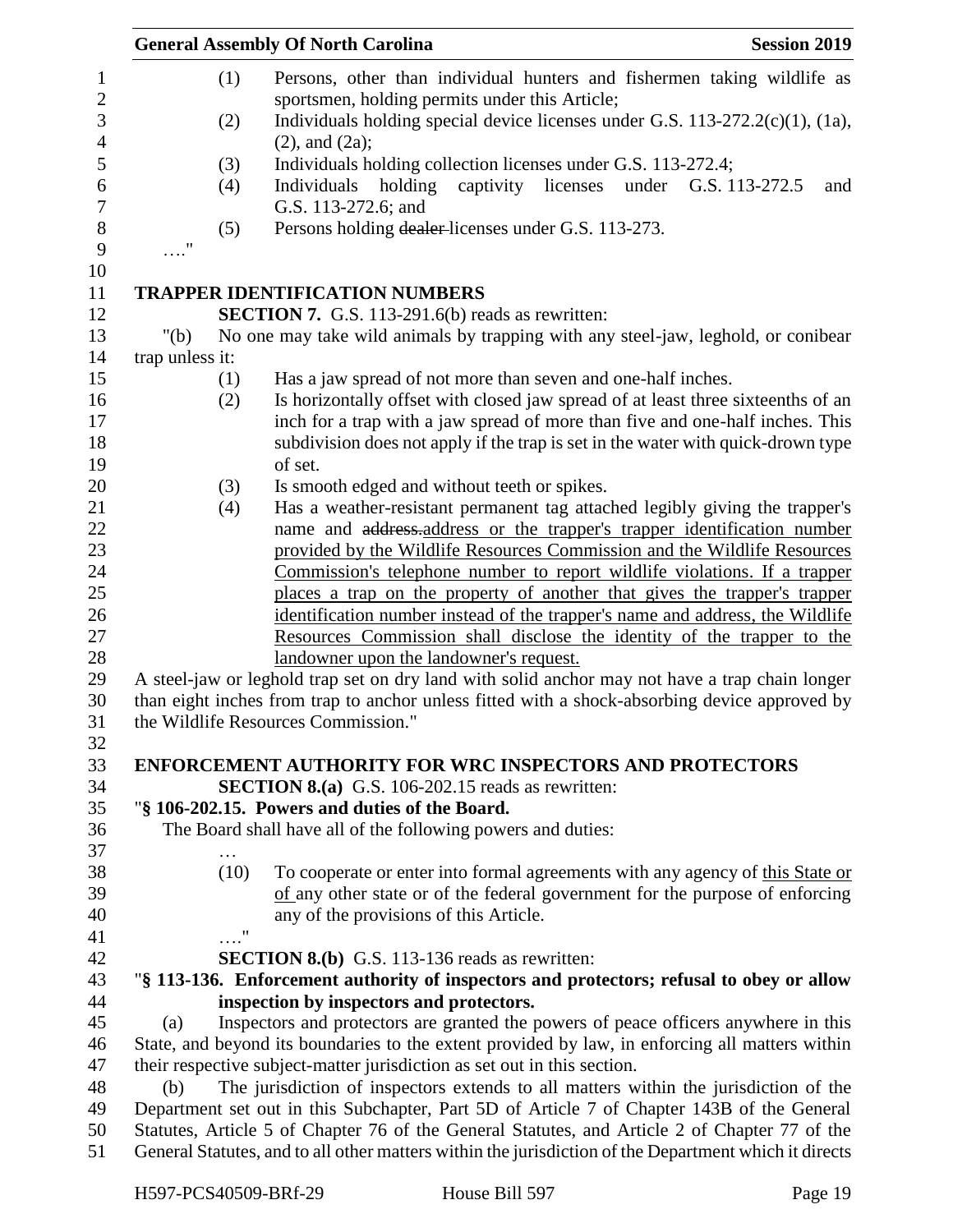|                                                                                                 | <b>General Assembly Of North Carolina</b><br><b>Session 2019</b>                                                                                                                           |  |  |  |  |  |
|-------------------------------------------------------------------------------------------------|--------------------------------------------------------------------------------------------------------------------------------------------------------------------------------------------|--|--|--|--|--|
|                                                                                                 | inspectors to enforce. In addition, inspectors have jurisdiction over all offenses involving                                                                                               |  |  |  |  |  |
| property of or leased to or managed by the Department in connection with the conservation of    |                                                                                                                                                                                            |  |  |  |  |  |
|                                                                                                 | marine and estuarine resources.                                                                                                                                                            |  |  |  |  |  |
| (c)                                                                                             | The jurisdiction of protectors extends to all matters within the jurisdiction of the                                                                                                       |  |  |  |  |  |
|                                                                                                 | Wildlife Resources Commission, whether set out in this Chapter, Chapter 75A, Chapter 143,                                                                                                  |  |  |  |  |  |
|                                                                                                 | Chapter 143B, or elsewhere. The Wildlife Resources Commission is specifically granted                                                                                                      |  |  |  |  |  |
|                                                                                                 |                                                                                                                                                                                            |  |  |  |  |  |
| (1)                                                                                             | Boating and water safety;                                                                                                                                                                  |  |  |  |  |  |
| (2)                                                                                             | Hunting and trapping;                                                                                                                                                                      |  |  |  |  |  |
| (3)                                                                                             | Fishing, exclusive of fishing under the jurisdiction of the Marine Fisheries                                                                                                               |  |  |  |  |  |
|                                                                                                 | Commission; and                                                                                                                                                                            |  |  |  |  |  |
|                                                                                                 | Activities in woodlands and on inland waters governed by G.S. 106-908 to                                                                                                                   |  |  |  |  |  |
|                                                                                                 | G.S. 106-910.                                                                                                                                                                              |  |  |  |  |  |
|                                                                                                 | In addition, protectors have jurisdiction over all offenses involving property of or leased by the                                                                                         |  |  |  |  |  |
|                                                                                                 | Wildlife Resources Commission or occurring on wildlife refuges, game lands, or boating and                                                                                                 |  |  |  |  |  |
|                                                                                                 | fishing access areas managed by the Wildlife Resources Commission. The authority of protectors                                                                                             |  |  |  |  |  |
|                                                                                                 | over offenses on public hunting grounds is governed by the jurisdiction granted the Commission                                                                                             |  |  |  |  |  |
|                                                                                                 |                                                                                                                                                                                            |  |  |  |  |  |
|                                                                                                 | Inspectors and protectors have jurisdiction to enforce the provisions of Article 19B of<br>Chapter 106 of the General Statutes pursuant to and within the parameters of a formal agreement |  |  |  |  |  |
|                                                                                                 |                                                                                                                                                                                            |  |  |  |  |  |
|                                                                                                 |                                                                                                                                                                                            |  |  |  |  |  |
|                                                                                                 |                                                                                                                                                                                            |  |  |  |  |  |
|                                                                                                 | <b>BEAVER MANAGEMENT ASSISTANCE PROGRAM CHANGES</b>                                                                                                                                        |  |  |  |  |  |
|                                                                                                 | <b>SECTION 9.</b> G.S. 113-291.10 reads as rewritten:                                                                                                                                      |  |  |  |  |  |
|                                                                                                 | "§ 113-291.10. Beaver Damage Control Advisory Board.                                                                                                                                       |  |  |  |  |  |
| (a)                                                                                             | There is established the Beaver Damage Control Advisory Board. The Board shall                                                                                                             |  |  |  |  |  |
|                                                                                                 | consist of nine members, as follows:                                                                                                                                                       |  |  |  |  |  |
| (1)                                                                                             | The Executive Director of the North Carolina Wildlife Resources                                                                                                                            |  |  |  |  |  |
|                                                                                                 | Commission, or his designee, who shall serve as chair;                                                                                                                                     |  |  |  |  |  |
| (2)                                                                                             | The Commissioner of Agriculture, or a designee;                                                                                                                                            |  |  |  |  |  |
| (3)                                                                                             | The Assistant Commissioner of the North Carolina Forest Service of the                                                                                                                     |  |  |  |  |  |
|                                                                                                 | Department of Agriculture and Consumer Services, or a designee;                                                                                                                            |  |  |  |  |  |
|                                                                                                 | The Director of the Division of Soil and Water Conservation of the                                                                                                                         |  |  |  |  |  |
|                                                                                                 | Department of Agriculture and Consumer Services, or a designee;                                                                                                                            |  |  |  |  |  |
|                                                                                                 | The Director of the North Carolina Cooperative Extension Service, or a                                                                                                                     |  |  |  |  |  |
|                                                                                                 | designee; A representative of the North Carolina Association of County                                                                                                                     |  |  |  |  |  |
|                                                                                                 | Commissioners;                                                                                                                                                                             |  |  |  |  |  |
|                                                                                                 | The Secretary of Transportation, or a designee;                                                                                                                                            |  |  |  |  |  |
|                                                                                                 | The State Director of the Wildlife Services Division of the Animal and Plant                                                                                                               |  |  |  |  |  |
|                                                                                                 | Health Inspection Service, U.S. Department of Agriculture, or a designee;<br>The President of the North Carolina Farm Bureau Federation, Inc., or a                                        |  |  |  |  |  |
|                                                                                                 | designee, representing private landowners; and                                                                                                                                             |  |  |  |  |  |
|                                                                                                 | A representative of the North Carolina Forestry Association.                                                                                                                               |  |  |  |  |  |
|                                                                                                 | The Beaver Damage Control Advisory Board shall develop a statewide program to                                                                                                              |  |  |  |  |  |
|                                                                                                 | control beaver damage on private and public lands. The Beaver Damage Control Advisory Board                                                                                                |  |  |  |  |  |
| shall act in an advisory capacity to the Wildlife Resources Commission in the implementation of |                                                                                                                                                                                            |  |  |  |  |  |
| the program. In developing the program, the Board shall:                                        |                                                                                                                                                                                            |  |  |  |  |  |
|                                                                                                 | Orient the program primarily toward public health and safety and toward                                                                                                                    |  |  |  |  |  |
|                                                                                                 | landowner assistance, providing some relief to landowners through beaver                                                                                                                   |  |  |  |  |  |
|                                                                                                 | control and management rather than eradication;                                                                                                                                            |  |  |  |  |  |
|                                                                                                 | jurisdiction over all aspects of:<br>(4)<br>in G.S. $113-264(c)$ .<br>(c1)<br>entered into under G.S. 106-202.15(10).<br>. '<br>(4)<br>(5)<br>(6)<br>(7)<br>(8)<br>(9)<br>(b)<br>(1)       |  |  |  |  |  |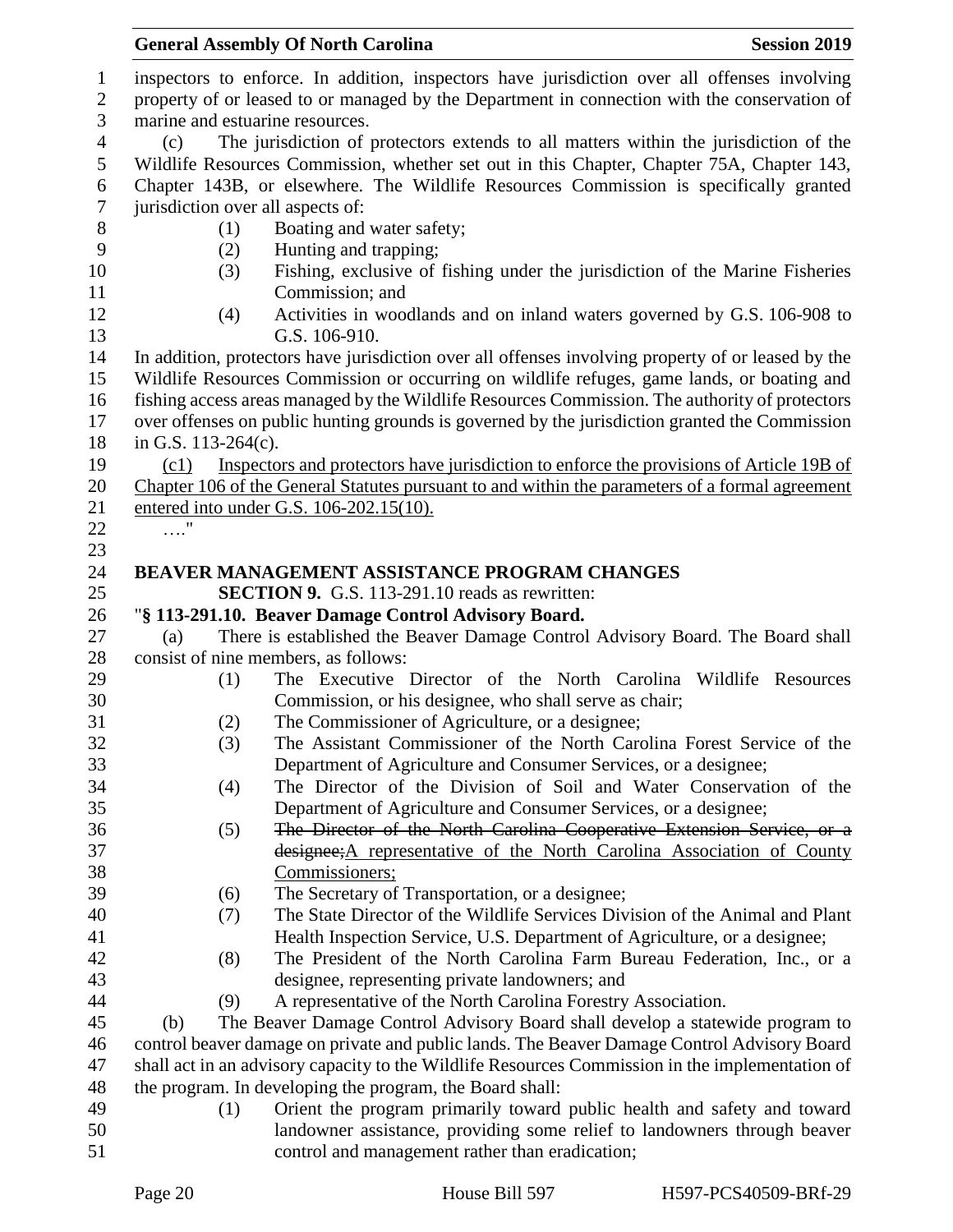|                | <b>General Assembly Of North Carolina</b><br><b>Session 2019</b>                                                                                                                                  |  |  |  |
|----------------|---------------------------------------------------------------------------------------------------------------------------------------------------------------------------------------------------|--|--|--|
| 1              | (2)<br>Develop a priority system for responding to complaints about beaver damage;                                                                                                                |  |  |  |
| $\overline{c}$ | Develop a system for documenting all activities associated with beaver<br>(3)                                                                                                                     |  |  |  |
| 3              | damage control, so as to facilitate evaluation of the program;                                                                                                                                    |  |  |  |
| 4              | Provide educational activities as a part of the program, such as printed<br>(4)                                                                                                                   |  |  |  |
| 5              | materials, on-site instructions, and local workshops; and                                                                                                                                         |  |  |  |
| 6              | Provide for the hiring of personnel necessary to implement beaver damage<br>(5)                                                                                                                   |  |  |  |
| 7              | control activities, administer the program, and set salaries of personnel.                                                                                                                        |  |  |  |
| $8\,$          | No later than March 15 December 1 of each year, the Board shall issue a report to the Wildlife                                                                                                    |  |  |  |
| 9              | Resources Commission, the Senate and House Appropriations Subcommittees on Natural and                                                                                                            |  |  |  |
| 10             | Economic Resources, and the Fiscal Research Division on the results of the program during the                                                                                                     |  |  |  |
| 11             | preceding year.                                                                                                                                                                                   |  |  |  |
| 12             | The Wildlife Resources Commission shall implement the program, and may enter a<br>(c)                                                                                                             |  |  |  |
| 13             | cooperative agreement with the Wildlife Services Division of the Animal and Plant Health                                                                                                          |  |  |  |
| 14             | Inspection Service, United States Department of Agriculture, to accomplish the program.                                                                                                           |  |  |  |
| 15             | Notwithstanding G.S. 113-291.6(d) or any other law, it is lawful to use snares when<br>(d)                                                                                                        |  |  |  |
| 16             | trapping beaver pursuant to the beaver damage control program developed pursuant to this                                                                                                          |  |  |  |
| 17             | section. The provisions of Chapter 218 of the 1975 Session Laws; Chapter 492 of the 1951                                                                                                          |  |  |  |
| 18             | Session Laws, as amended by Chapter 506 of the 1955 Session Laws; and Chapter 1011 of the                                                                                                         |  |  |  |
| 19             | 1983 Session Laws do not apply to trapping carried out in implementing the beaver damage                                                                                                          |  |  |  |
| 20             | control program developed pursuant to this section.                                                                                                                                               |  |  |  |
| 21             | In case of any conflict between G.S. 113-291.6(a) and G.S. 113-291.6(b) and this<br>(e)                                                                                                           |  |  |  |
| 22             | section, this section prevails.                                                                                                                                                                   |  |  |  |
| 23             | Each county that volunteers-wishes to participate in this program for a given State<br>(f)                                                                                                        |  |  |  |
| 24<br>25       | fiscal year shall provide written notification of its wish to participate no later than September 30                                                                                              |  |  |  |
| 26             | of that year-May 1 of the preceding fiscal year and shall commit-remit the sum of four-six<br>thousand dollars $(*4,000)$ $(*6,000)$ in local funds no later than September 30 of that year. July |  |  |  |
| 27             | 31 of the fiscal year for which enrollment is sought. Funds, as appropriated for this program each                                                                                                |  |  |  |
| 28             | fiscal year of the biennium, shall be paid from funds available to the Wildlife Resources                                                                                                         |  |  |  |
| 29             | Commission to provide the State share necessary to support this program, provided the sum of at                                                                                                   |  |  |  |
| 30             | least twenty-five thousand dollars (\$25,000) in federal funds is available each fiscal year of the                                                                                               |  |  |  |
| 31             | biennium to provide the federal share."                                                                                                                                                           |  |  |  |
| 32             |                                                                                                                                                                                                   |  |  |  |
| 33             | <b>CHANGES TO REGULATION OF CERTAIN REPTILES</b>                                                                                                                                                  |  |  |  |
| 34             | <b>SECTION 10.(a)</b> G.S. 14-417 reads as rewritten:                                                                                                                                             |  |  |  |
| 35             | "§ 14-417. Regulation of ownership or use of venomous reptiles.                                                                                                                                   |  |  |  |
| 36             | It shall be unlawful for any person to own, possess, use, transport, or traffic in any<br>(a)                                                                                                     |  |  |  |
| 37             | venomous reptile that is not housed in a sturdy and secure enclosure. Permanent enclosures                                                                                                        |  |  |  |
| 38             | Enclosures shall be designed to be escape-proof, bite-proof, and have an operable lock. Transport                                                                                                 |  |  |  |
| 39             | containers shall be designed to be escape-proof and bite-proof.                                                                                                                                   |  |  |  |
| 40             | Each enclosure shall be clearly and visibly labeled "Venomous Reptile Inside" with<br>(b)                                                                                                         |  |  |  |
| 41             | scientific name, common name, appropriate antivenin, and owner's identifying information noted                                                                                                    |  |  |  |
| 42             | on the container. A written bite protocol that includes emergency contact information, local                                                                                                      |  |  |  |
| 43             | animal control office, the name and location of suitable antivenin, first aid procedures, and                                                                                                     |  |  |  |
| 44             | treatment guidelines, as well as an escape recovery plan must be within sight of permanent                                                                                                        |  |  |  |
| 45             | housing, and a copy must accompany the transport of any venomous reptile.                                                                                                                         |  |  |  |
| 46             | In the event of an escape of a venomous reptile, the owner or possessor of the<br>(c)                                                                                                             |  |  |  |
| 47             | venomous reptile shall immediately notify local law enforcement."                                                                                                                                 |  |  |  |
| 48             | <b>SECTION 10.(b)</b> G.S. 14-417.1 reads as rewritten:                                                                                                                                           |  |  |  |
| 49             | "§ 14-417.1. Regulation of ownership or use of large constricting snakes.                                                                                                                         |  |  |  |
| 50             | As used in this Article, large constricting snakes shall mean: Reticulated Python,<br>(a)                                                                                                         |  |  |  |
| 51             | Python reticulatus; Burmese Python, Python molurus; African Rock Python, Python sebae;                                                                                                            |  |  |  |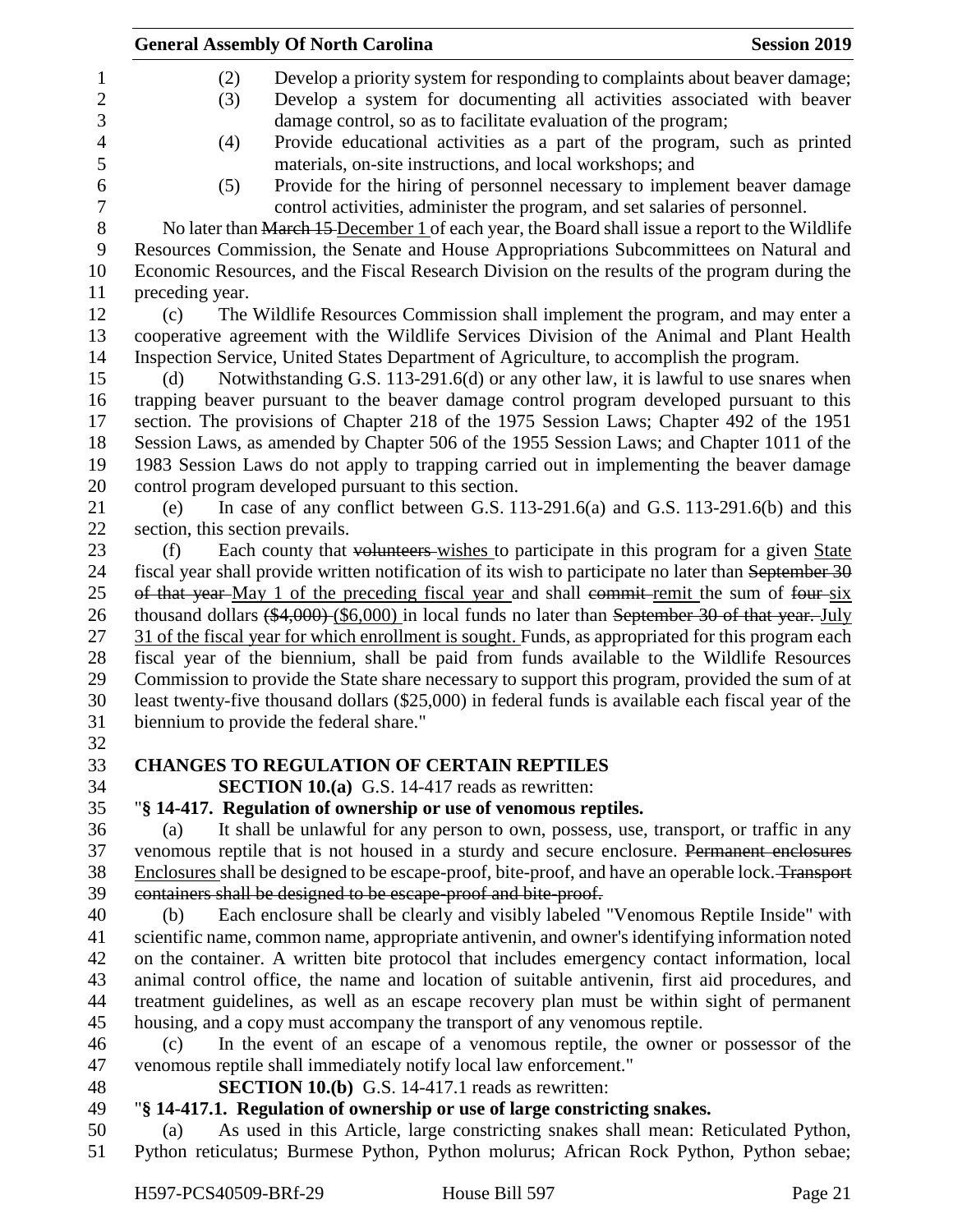Amethystine Python, Morelia amethistina; and Green Anaconda, Eunectes murinus; or any of their subspecies or hybrids. (b) It shall be unlawful for any person to own, possess, use, transport, or traffic in any of 4 the large constricting snakes that are not housed in a sturdy and secure enclosure. Permanent enclosures Enclosures shall be designed to be escape-proof and shall have an operable lock. Transport containers shall be designed to be escape-proof. (c) Each enclosure shall be labeled clearly and visibly with the scientific name, common name, number of specimens, and owner's identifying information. A written safety protocol and escape recovery plan shall be within sight of permanent housing, and a copy shall accompany the transport of any of the large constricting snakes. The safety protocol shall include emergency contact information, identification of the local animal control office, and first aid procedures. (d) In the event of an escape of a large constricting snake, the owner or possessor shall immediately notify local law enforcement." **SECTION 10.(c)** G.S. 14-417.2 reads as rewritten: "**§ 14-417.2. Regulation of ownership or use of crocodilians.** (a) All crocodilians, excluding the American alligator, shall be regulated under this Article. It shall be unlawful for any person to own, possess, use, transport, or traffic in any crocodilian that is not housed in a sturdy and secure enclosure. Permanent enclosures shall be designed to be escape-proof and have a fence of sufficient strength to prevent contact between an observer and the crocodilian and shall have an operable lock. Transport containers shall be 21 designed to be escape-proofer scape-proof and shall be locked. (b) A written safety protocol and escape recovery plan shall be within sight of permanent housing, and a copy must accompany the transport of any crocodilian. (c) In the event of the escape of a crocodilian, the owner or possessor shall immediately notify local law enforcement." **SECTION 10.(d)** G.S. 14-419 reads as rewritten: "**§ 14-419. Investigation of suspected violations; seizure and examination of reptiles; disposition of reptiles.** 29 (a) In any case in which  $\frac{any}{ay}$  a law-enforcement officer or animal control officer has probable cause to believe that any of the provisions of this Article have been or are about to be 31 violated, it shall be the duty of the officer and the officer is authorized, empowered, and directed authorized and empowered to immediately investigate the violation or impending violation and to consult with representatives of the North Carolina Museum of Natural Sciences or the North Carolina Zoological Park or a designated representative of either the Museum or Zoological Park the North Carolina Department of Natural and Cultural Resources to identify the species, assist with determining interim disposition, and recommend appropriate and safe methods to handle 37 and seize the reptile or reptiles involved, to seize the reptile or reptiles involved, and the officer is authorized and directed to deliver: (i) a reptile believed to be venomous to the North Carolina State Museum of Natural Sciences or to its designated representative for examination for the 40 purpose of ascertaining whether the reptile is regulated under this Article; and, (ii) a reptile believed to be a large constricting snake or crocodilian to the North Carolina Zoological Park or 42 to its designated representative for the purpose of ascertaining whether the reptile is regulated under this Article. In any case in which a law enforcement officer or animal control officer involved. In the case of escape, or if an officer, with probable cause to believe that reptile is being owned, possessed, used, transported, or trafficked in violation of this Article, determines that there is an immediate risk to officer safety or public safety, the officer shall not be required to 47 consult with representatives of the North Carolina Museum of Natural Sciences or the North Carolina Zoological Park as provided by this subsection and may kill the reptile. 49 (b) If If, based on available information, the officer, the Museum or Museum, the Zoological Park or their designated representatives find a designated representative of the Department of Natural and Cultural Resources finds that a seized reptile is a venomous reptile,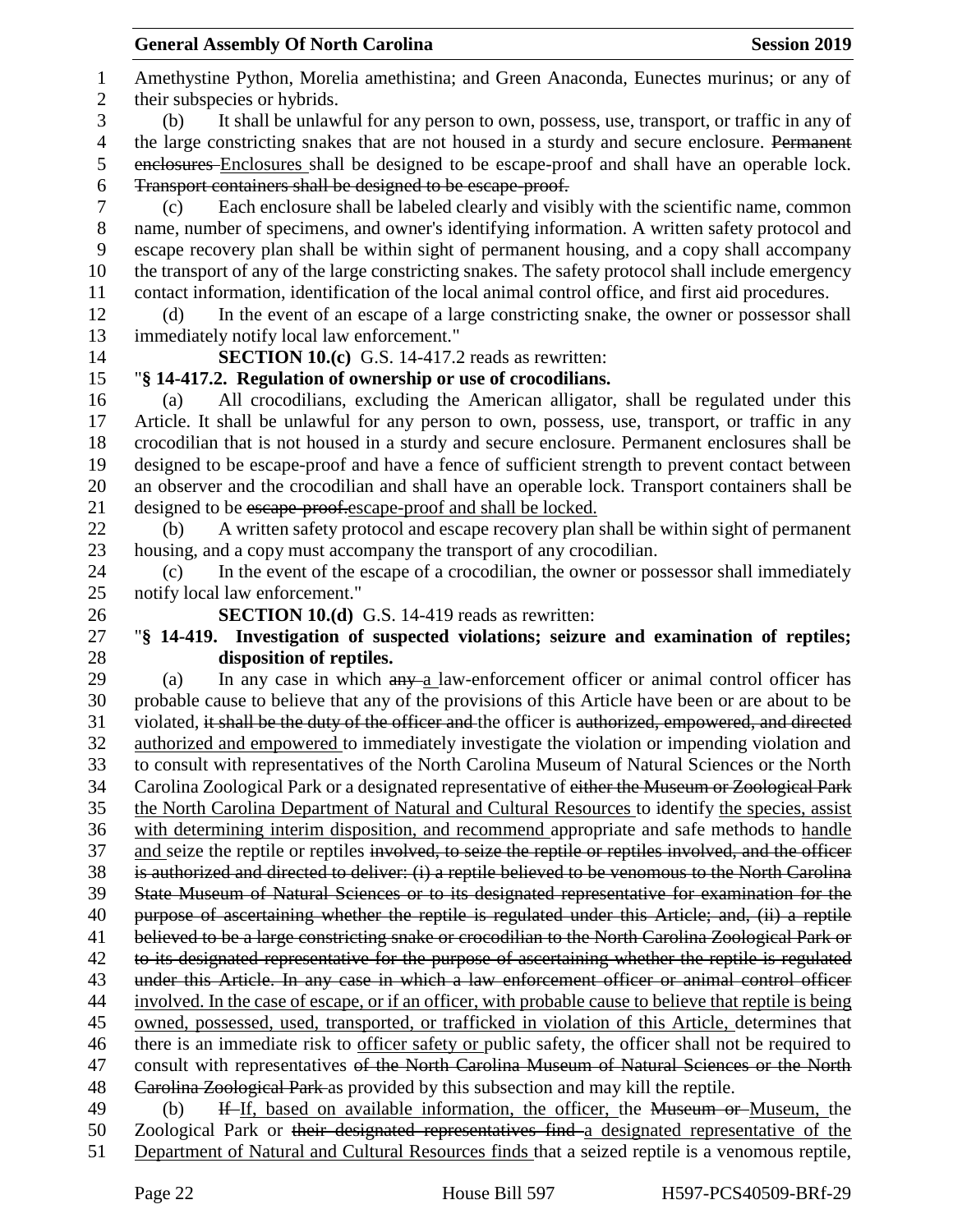large constricting snake, or crocodilian regulated under this Article, the Museum or the 2 Zoological Park or their designated representative a designated representative of the Department of Natural and Cultural Resources shall determine assist the officer with determining an interim disposition of the reptile in a manner consistent with the safety of the public, until a final disposition is determined by a court of competent jurisdiction. In the case of a venomous reptile for which antivenin approved by the United States Food and Drug Administration is not readily available, the reptile may be euthanized unless the species is protected under the federal 8 Endangered Species Act of 1973. Where the Museum or the Zoological Park or their designated representative determines euthanasia is determined to be the appropriate interim disposition, or 10 where a reptile seized pursuant to this Article dies of natural or unintended causes, the Museum, the Zoological Park, or their designated representatives parties involved shall not be liable to the reptile's owner. (b1) Upon conviction of any offense contained in this Article, the court shall order a final disposition of the confiscated venomous reptiles, large constricting snakes, or crocodilians, which may include the transfer of title to the State of North Carolina and shall include reimbursement by the owner for the necessary expenses incurred in the seizure, delivery, and storage thereof. (c) If the Museum or the Zoological Park or their designated representatives find that the reptile is not a venomous reptile, large constricting snake, or crocodilian regulated under this 20 Article, and either no eriminal warrants-criminal citations, warrants, or indictments are initiated against the owner in connection with the reptile within 10 days of initial seizure, or a court of law determines that the reptile is not being owned, possessed, used, transported, or trafficked in violation of this Article, then it shall be the duty of the law enforcement officer to return the 24 reptile or reptiles to the person from whom they were seized within 15 days.days of the seizure." **SECTION 10.(e)** G.S. 14-420 is repealed. **DEFINE BAITED AREA FOR PURPOSES OF WILD TURKEY HUNTING SECTION 11.** G.S. 113-291.1 reads as rewritten: "**§ 113-291.1. Manner of taking wild animals and wild birds.** … (b) No wild animals or wild birds may be taken: … (2) With the use or aid of any artificial light, net, trap, snare, electronic or recorded animal or bird call, or fire, except as may be otherwise provided by statute[;] provided, however, that the Wildlife Resources Commission may adopt rules prescribing seasons and the manner of taking of wild animals and wild birds with the use of artificial light and electronic calls. No wild birds may be taken with the use or aid of salt, grain, fruit, or other bait. No black bear may be taken with the use or aid of any salt, salt lick, grain, fruit, honey, sugar-based material, animal parts or products, or other bait, except as provided by the rules of the Wildlife Resources Commission. However, no rule established by the Wildlife Resources Commission shall allow for the taking of a black bear with the use and aid of bear bait attractants, including scented sprays, aerosols, scent balls, and scent powders, and no rule established by the Wildlife Resources Commission shall allow for the taking of a black bear while it is 46 consuming bait. No wild turkey may knowingly be taken from an area-within 300 yards of any place in which bait has been placed until the expiration of 10 days after the bait has been consumed or otherwise removed. The taking of wild animals and wild birds with poisons, drugs, explosives, and electricity is governed by G.S. 113-261, G.S. 113-262, and Article 22A of this Subchapter.